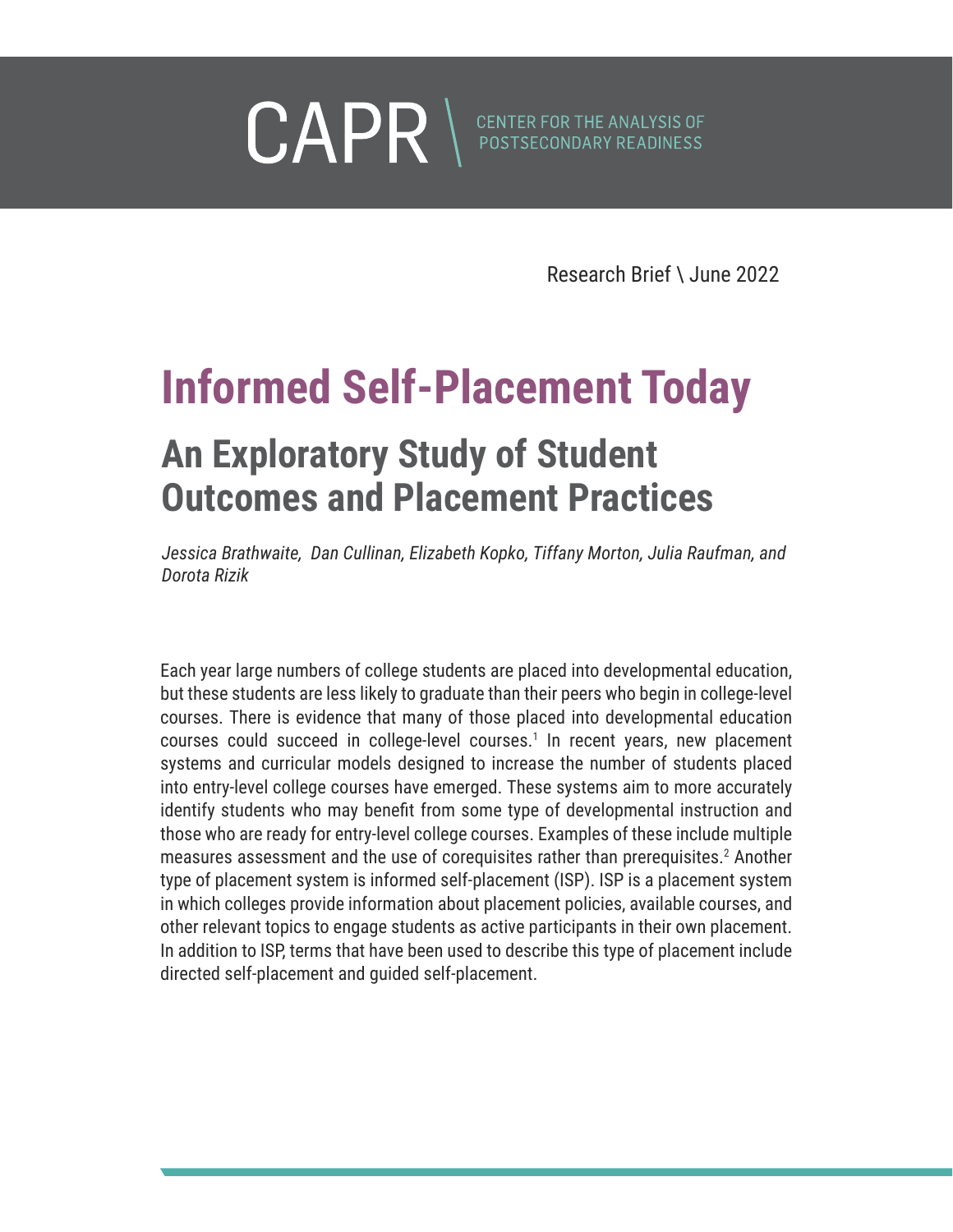<span id="page-1-0"></span>Over the past eight years, the Center for the Analysis of Postsecondary Readiness (CAPR) has helped to establish rigorous evidence about which placement and developmental education reforms are effective in improving students' college success.[3](#page-13-0) Maintaining focus on advancing the field's knowledge on how to improve students' success in the long term, CAPR undertook an exploratory study of ISP to better understand this method of placement. ISP is of particular interest because it does not rely solely, if at all, on standardized test scores—a positive development because research shows that standardized test scores are not reliable predictors of performance in college. ISP was of particular interest during the COVID-19 pandemic, when this study began, because many colleges experienced difficulty administering standardized tests and were seeking reliable placement methods that could be easily used in a virtual setting.<sup>[4](#page-13-0)</sup>

CAPR's recent review of the literature predating the pandemic describes practitioners' rationale for ISP as well as the methods and materials commonly used to implement it.<sup>[5](#page-13-0)</sup> Within the literature, there is a lack of conclusive evidence about the impact of ISP on students' placement or performance. The CAPR literature review found that ISP and the other terms mentioned above have been used to describe a wide range of overlapping practices over time. Additional information about student outcomes and implementation strategies related to ISP according to the literature are available here.

To help practitioners and policymakers better understand ISP, this brief includes a discussion of the following items:

- descriptive data on course enrollment and course completion outcomes under ISP and more traditional placement methods, in aggregate and by demographic subgroups
- $\bullet$  a wide variety of current ISP practices being implemented nationally since the beginning of the pandemic
- $\bullet$  a typology to help differentiate these various placement systems
- barriers and facilitators to the implementation of ISP

## Research Methodology

As part of the one-year exploratory study on ISP, CAPR researchers sought to describe course enrollment and completion trends among students placed using ISP practices and to define and document varied approaches to ISP. This research draws from two approaches: descriptive data collected from three Nevada institutions and qualitative research grounded in national data. This section describes the sampling strategy and analytic approaches utilized for this study.

Researchers collected demographic and outcome data on students' math and English course enrollments and completions over the last five academic years at three Nevada colleges offering associate's and bachelor's degrees: Great Basin College (GBC), Nevada State College (NSC), and Western Nevada College (WNC). Nevada was selected for this analysis because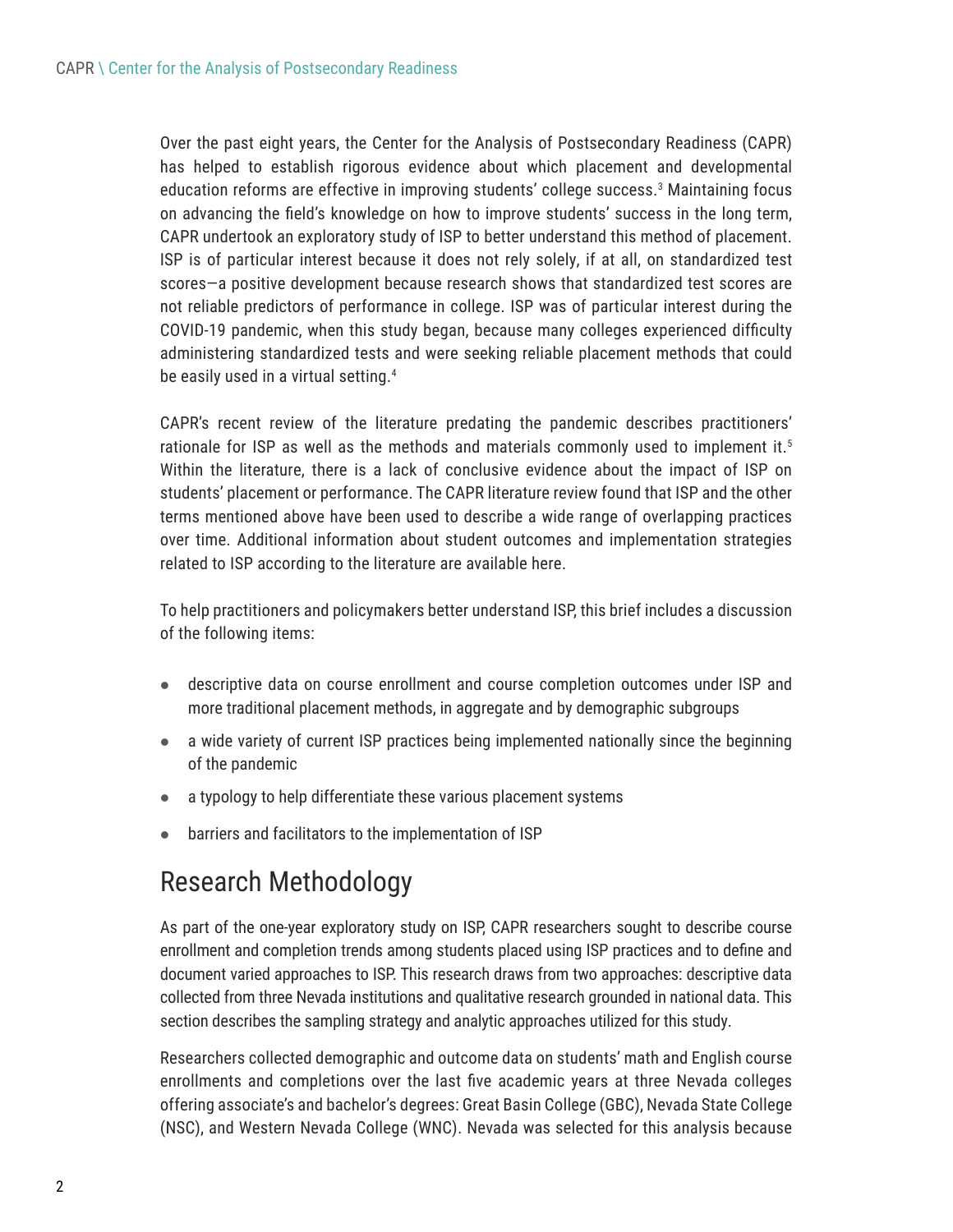<span id="page-2-0"></span>many colleges in the Nevada System of Higher Education (NSHE) have recently implemented some form of ISP for math or English placement. These specific colleges were selected from those in the NSHE system based on their interest in ISP and their institutional capacity to provide data. These colleges' implementations of ISP provided institutional guidance as well as student choice as part of their placement systems. (These elements of ISP models are discussed further in the qualitative section of the brief.) The data were collected to quantitatively describe the population of students affected by the various developmental education reforms and other external forces in Nevada in recent years, including economic fluctuations and the pandemic, as well as to generate hypotheses about the potential of ISP to improve student success in college-level courses.

Qualitative data were sequentially drawn from purposive samples of three distinct groups that provided information about ISP on a national scale, including: (1) higher education researchers, scholars, and intermediaries focused on the area of assessment and placement practices, (2) system-level representatives in states where ISP practices are being implemented, and (3) faculty and staff from a subset of higher education institutions that are currently implementing some form of ISP.<sup>[6](#page-13-0)</sup> Given the relatively recent expansion of ISP practices amid COVID-19, potential subjects were identified through recommendations from an initial group of research participants. Outreach was conducted for every state identified as a potential candidate in the authors' conversations with researchers, scholars, and intermediaries. From those states, a subset of colleges was selected based on the schools' familiarity with and history of implementing ISP. A second criterion for selection was the need for a diversity of geographical locations and higher education governing structures (system control or independent colleges) in the final sample. Specific participants were selected based on their knowledge of placement and assessment practices and reform, their role in developing placement policies and guidelines, or their role in implementing and designing placement systems. Participants were interviewed by members of the project team using a semistructured protocol. In total, 28 interviews were conducted with 6 researchers, scholars, and intermediaries; 15 system leaders across 14 states; and 39 faculty and staff from 7 colleges. Data were thematically analyzed to identify patterns across interviews.

## Descriptive Data Analysis

CAPR researchers worked with three NSHE institutions to collect student-level data on enrollment in and completion of math and English courses before and after ISP implementation. The descriptive analyses below are motivated by an interest to better understand the following:

- base rates of enrollment and completion in developmental, corequisite, and college-level courses in a system that is turning to ISP as an option for many students
- demographic disparities in outcomes before and after ISP in these institutions
- trends in enrollment and completion over the last five years, before and after ISP, to generate hypotheses about the extent to which ISP may or may not help students, as well as identifying other factors that may have confounded ISP effects during this time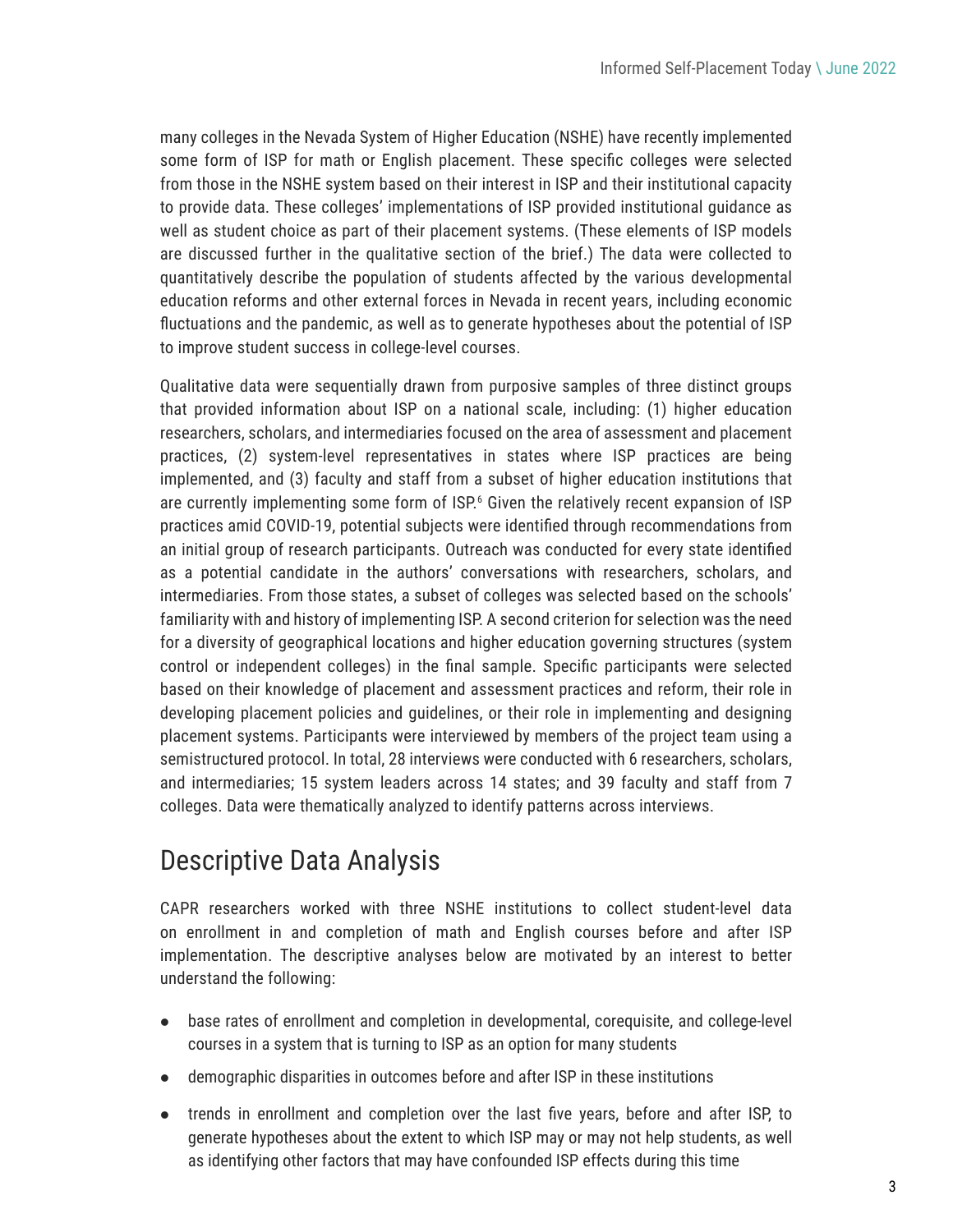<span id="page-3-0"></span>The move from placement testing to other placement methods has been underway in Nevada for some time, but it has overlapped with other changes that also affect students' enrollment and completion of courses, namely, the implementation of corequisite models. All NSHE colleges transitioned to a fully corequisite model and ceased offering developmental prerequisites in fall 2021, but many colleges began offering some corequisite courses before then[.7](#page-13-0) Meanwhile, the timing of ISP implementation varied greatly across colleges and course subjects. Three two-year institutions provided student-level data to CAPR, as follows:<sup>8</sup>

- GBC has been using ISP for English placement since the 2018-2019 academic year and began using ISP for math placement in fall 2021.
- NSC's English department began using ISP in 2016 as a pilot and gradually increased to full scale implementation in 2019.
- WNC has been using ISP unofficially since 2019 and officially since fall 2020.

Below are the three main conclusions from the analysis of the data:

**Enrollments in math and English courses have fluctuated in recent years for a number of reasons but are generally on the rise.** Appendix Figures A.1 and A.2 show enrollment patterns in college-level and developmental math and English courses between fall 2016 and summer 2021 at the three Nevada colleges that adopted ISP during that time and provided transcript data for this study. While the number of students enrolling in these courses fluctuated over the period, there is limited correspondence between the introduction of ISP (represented by a circle) and college-level enrollment numbers. NSC grew by 93 percent as an institution from fall 2016 to fall 2020, which explains much of the upward trajectory seen here, but the school also began introducing corequisites in both subjects starting in fall 2016. GBC shows more students enrolling in English compared with math, and there is a larger upward trend in English starting when ISP was introduced. However, these data must be interpreted with caution. GBC introduced ISP in only one subject (English), offering a chance to compare college-course enrollment trends in the same institution, with and without this placement change (as shown in **Figure** 1). Comparison of trends at GBC by subject helps generate some hypotheses as to whether enrollment changes seen in English but not in math could be attributable, in part, to ISP. This case study is particularly compelling because GBC introduced corequisites in fall 2018 for both subjects but, as noted above, ISP was introduced only for English. Again, the English trend in college-level course enrollments does increase immediately after ISP introduction, while enrollments for math tick down slightly. Both trends, however, rise sharply in January 2020 just before they are reversed following the start of the pandemic. This particular case for ISP is promising but inconclusive because of numerous other observable and unobservable correlated factors affecting these trends, including but not limited to other reforms, the economy, and the pandemic. Future research into informed self-placement should seek to isolate the effects of this intervention from other potentially confounding factors.

The WNC trend is somewhat similar to GBC's trend in math, although at a higher rate of collegecourse enrollment, but quite different in English. Perhaps GBC's earlier introduction of ISP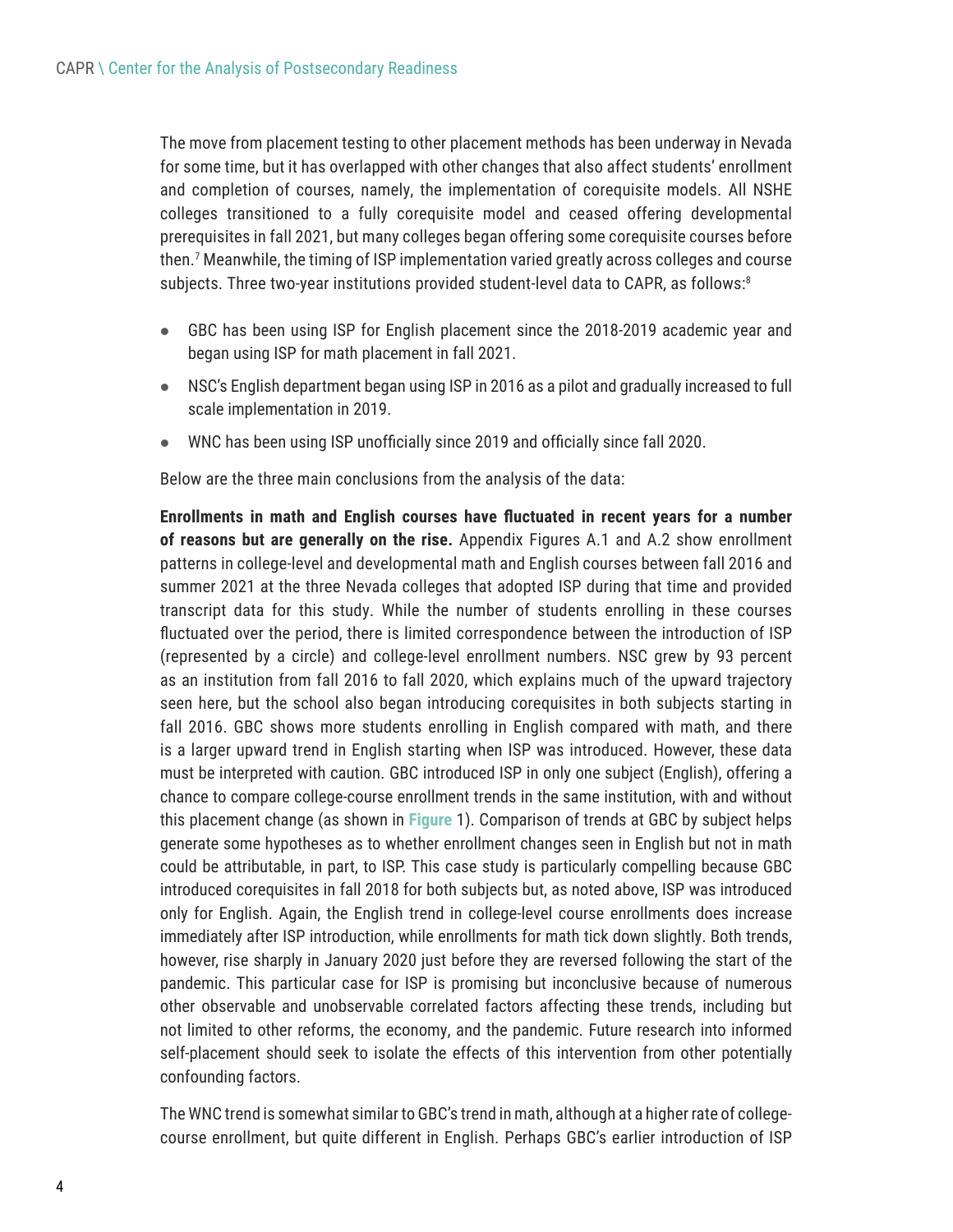|         |                                               |                                                                          |           |             |                                                                                     | Informed Self-Placement Today \ June 2022                                                                                                                                                                                                                                                                                                                                                                                                                                                                                                                                                                                                                     |
|---------|-----------------------------------------------|--------------------------------------------------------------------------|-----------|-------------|-------------------------------------------------------------------------------------|---------------------------------------------------------------------------------------------------------------------------------------------------------------------------------------------------------------------------------------------------------------------------------------------------------------------------------------------------------------------------------------------------------------------------------------------------------------------------------------------------------------------------------------------------------------------------------------------------------------------------------------------------------------|
| Math    | pandemic began<br>after COVID-19<br>Semesters | Developmental<br>Course Level<br>Course Level<br>$\pmb{\mathsf{I}}$<br>ŧ |           | N<br>N<br>Î |                                                                                     | - 202 UBR<br>$1 + 202$ TeW<br>120241<br>$+ 020260$<br>$+ 0202464$<br>1020246<br>$+6202600$<br>$16402A_{UV}$<br>$16/20$ 2 Uer                                                                                                                                                                                                                                                                                                                                                                                                                                                                                                                                  |
|         |                                               |                                                                          |           |             |                                                                                     | NOTE: The vertical line represents the start of informed self-placement for English and the start of corequisite enrollment.<br>$+ \frac{8}{2} \frac{1}{2} \frac{1}{2} \frac{1}{2} \frac{1}{2} \frac{1}{2} \frac{1}{2} \frac{1}{2} \frac{1}{2} \frac{1}{2} \frac{1}{2} \frac{1}{2} \frac{1}{2} \frac{1}{2} \frac{1}{2} \frac{1}{2} \frac{1}{2} \frac{1}{2} \frac{1}{2} \frac{1}{2} \frac{1}{2} \frac{1}{2} \frac{1}{2} \frac{1}{2} \frac{1}{2} \frac{1}{2} \frac{1}{2} \frac{1}{2} \frac{1}{2} \frac{1}{2} \frac{1}{2} \frac$<br>+ 8102 ABW<br>$18/102$ Uer<br>$1 < 100 q0$<br>$1 < 10$ 2 $\pi_{B}$<br>$4402$ Uer<br>$+9/0266$<br>$+9102164$<br>$1.940$ 2 Uer |
| English | pandemic began<br>after COVID-19<br>Semesters |                                                                          |           |             | $\mathcal{L}_{\mathcal{A}}$<br>$\pmb{\mathcal{N}}$<br>$\pmb{\chi}$<br>À<br>$\prime$ | r 2002 UBR<br>$1 + 202$<br>$1 + 202$ TeW<br>120240<br>$+ 0202$<br>$+ 0202164$<br>1020246                                                                                                                                                                                                                                                                                                                                                                                                                                                                                                                                                                      |
|         |                                               |                                                                          |           |             |                                                                                     | SOURCE: Transcript data provided by Great Basin College.                                                                                                                                                                                                                                                                                                                                                                                                                                                                                                                                                                                                      |
|         | 2,000-                                        | $1,500 -$<br>students<br>Number<br>enrolled<br>đ                         | $1,000 -$ | $500 -$     | $\dot{\circ}$                                                                       |                                                                                                                                                                                                                                                                                                                                                                                                                                                                                                                                                                                                                                                               |

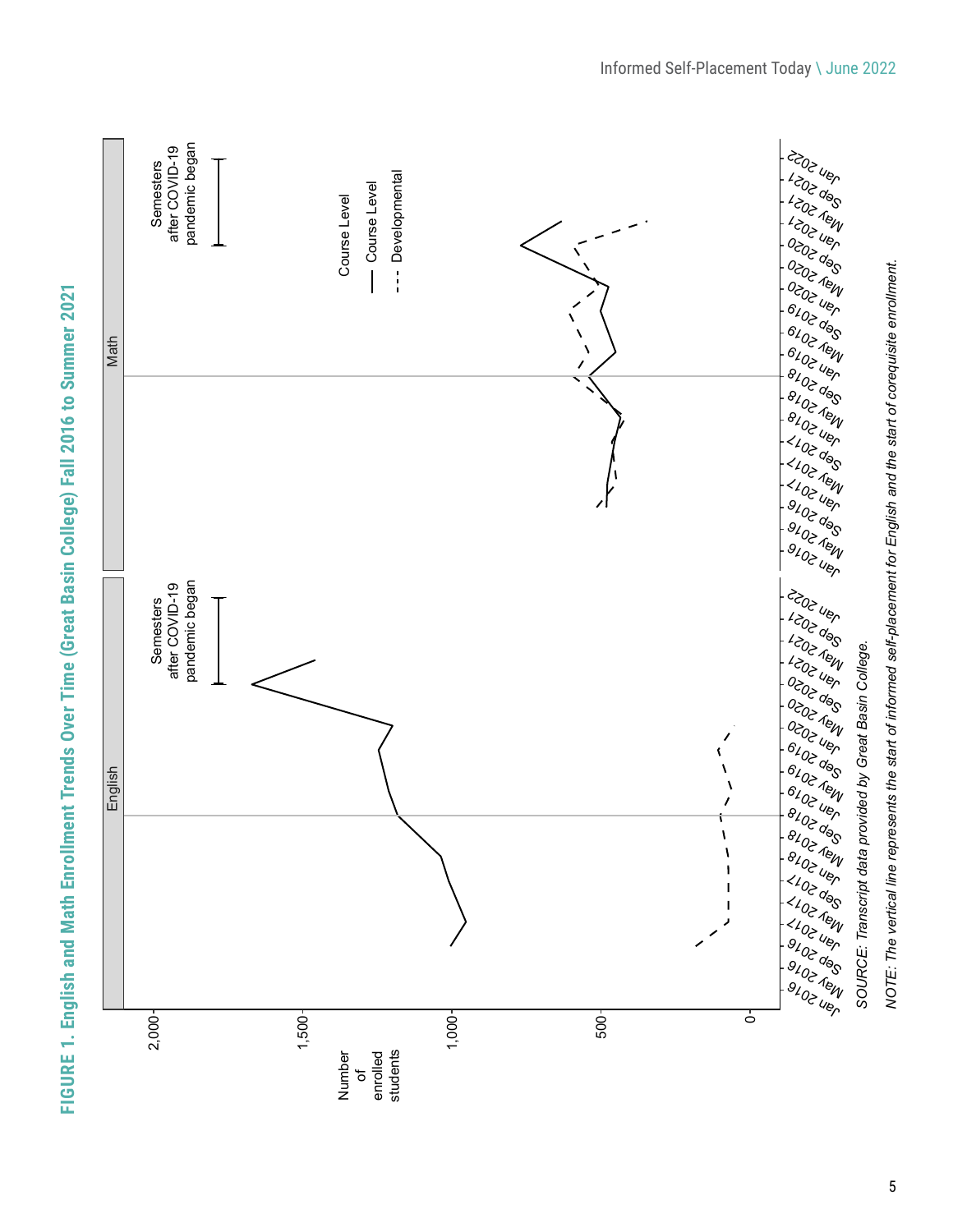<span id="page-5-0"></span>in that subject played a role in the divergence of the two trends, but the COVID-19 pandemic dampened enrollments at all three colleges, making the impact of WNC's introduction of ISP particularly difficult to disentangle from the effects of the pandemic in these data.

**Since the introduction of ISP, the percentage of enrolled students taking and completing college-level math and English courses has been increasing.** The top panel of Appendix Table A.1 shows the percentage of students enrolled in math and English courses at the participating colleges, before and after ISP was introduced. Colleges that had data only after ISP, or that did not introduce ISP for a given subject, are not included. The first row of the table shows that a smaller percentage of enrolled English students took developmental courses than did enrolled math students. This reflects the general tendency of placement systems around the country to classify fewer students as college-ready in math than in English, thereby sending more students into developmental courses in math than in English.<sup>[9](#page-13-0)</sup> This row also shows a smaller percentage of enrolled students taking developmental prerequisites in the years since the introduction of ISP. This is likely as much a result of the introduction of corequisite remediation in more recent academic years as it is of ISP placement. The next row shows that more students are enrolling in corequisite courses following the implementation of ISP at these three colleges than before, likely for the same reason (more corequisites being offered recently). The third row shows that the percentage of students enrolling in collegelevel courses in each subject has increased since ISP was introduced, slightly so in English and more so in math. Importantly, these college-level course enrollments are affected by the increasing use of corequisites, which put students into a college-level course right away. ISP could be affecting all of these percentages as well.

In the next panel of Appendix Table A.1, which shows English and math course completion with a C or higher, we see the same patterns repeated as with enrollments: a smaller percentage of enrolled students completing developmental courses in English than in math, especially since ISP introduction; a higher percentage completing corequisites in recent years in both subjects, again since ISP introduction, but not necessarily because of it; and a higher percentage completing college courses in recent years.

**ISP is being implemented among a diverse student body at these Nevada colleges, but there is little indication of closing equity gaps in completion of math and English college-level courses so far.** Appendix Table A.2 presents the demographic characteristics of the students from the three colleges that provided transcript data for this study.<sup>[10](#page-13-0)</sup> The age distribution represented here, a mix of young and older students, is typical among postsecondary institutions in the U.S[.11](#page-13-0) Likewise, there were more women enrolled than men in this time period, similar to most higher education institutions. The race/ethnicity breakdown varies across institutions, with Great Basin and WNC having about 60 percent White students and 20 percent Hispanic, while other racial categories are in the single digits[.12](#page-13-0) NSC, known as a Hispanic serving institution (HSI), has much higher percentages of Hispanic (36 percent), Asian (11 percent), and Black (8 percent) students than the other two colleges, with a far lower percentage of White (26 percent) students. Appendix Table A.3 shows the percentage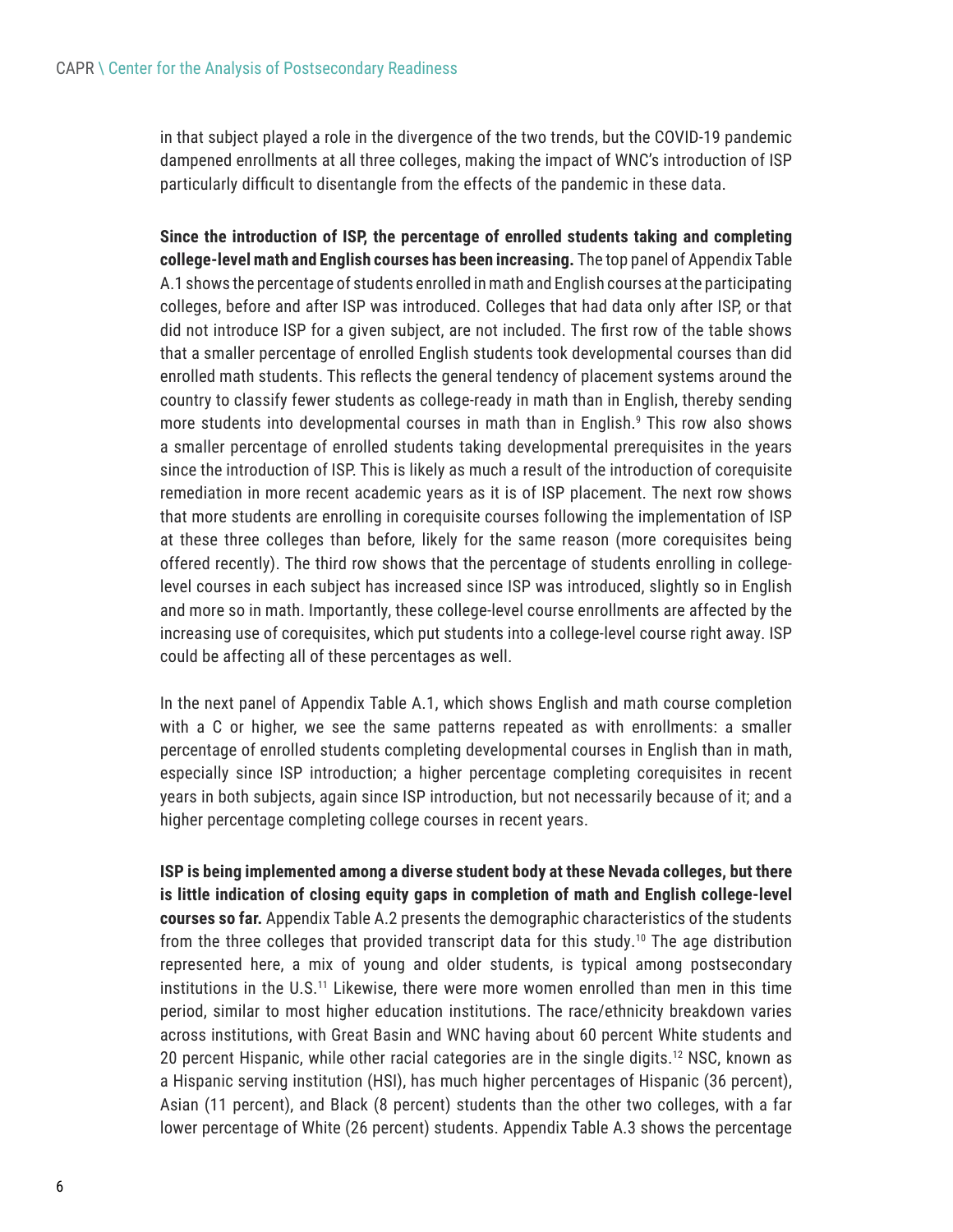of students enrolling in college-level courses in each subject before and after ISP was introduced at their institution, broken down by demographic subgroups. The representation of each subgroup in these courses is quite stable over time. There is some change in the age composition after the introduction of ISP, with more of the youngest students enrolling in college-level English but more older students enrolling in college-level math. The gender composition of these courses and the race/ethnicity breakdown are mostly stable, but the proportion of White students enrolling in college-level English post-ISP was slightly smaller while the proportion for Black, Asian, and other race categories slightly increased. However, ISP does not appear to be strongly associated with changes in equity gaps in enrollment or completion of math and English courses, especially in math. Changes in course offerings and overall enrollment patterns are as likely to have affected these proportions as ISP.

## Qualitative Data Analysis

The trends observed in the descriptive data described above are generally positive: an increasing number and percentage of students taking and passing college-level courses, although it is not possible to attribute the observed changes to any specific cause. Indeed, while the introduction of ISP is not associated with reductions in college-level course completions in either math or English, several simultaneous factors were identified that corresponded with the upward movement in outcomes. This underscores the need for more rigorous methods to isolate the causal effects of ISP. To this end, CAPR has supplemented these descriptive analyses with an investigation of the ISP construct, paving the way for a rigorous evaluation in a future study. The results of this qualitative investigation are elaborated below.

#### Describing Placement Policies and Practices

Given that the field is rapidly evolving, with states and systems implementing different approaches to assessment and placement, CAPR researchers used existing research on placement practices as well as interview data to develop a framework to better understand variations in placement policies and practices. These data reveal that different placement systems can be characterized by the extent to which they demonstrate two significant features: student choice and institutional guidance. Student choice is defined as the degree to which students have full discretion over the final placement decision, including enrollment in college-level courses; institutional guidance is defined as the degree to which students are provided with information about courses, programs, and pathways and have the opportunity to reflect on their experiences, skills, and preferences relative to course options. Placement systems can be described as the interaction between these two features, as shown in **Figure** 2, wherein the level of student choice is represented on the vertical axis and the level of institutional guidance is represented on the horizontal axis. Each of these features can be considered along a continuum, where a given placement system can have low or high levels of choice or guidance.

The location of a placement system along the vertical axis reflects the degree of control or choice students have over their own placement. A high-choice placement system may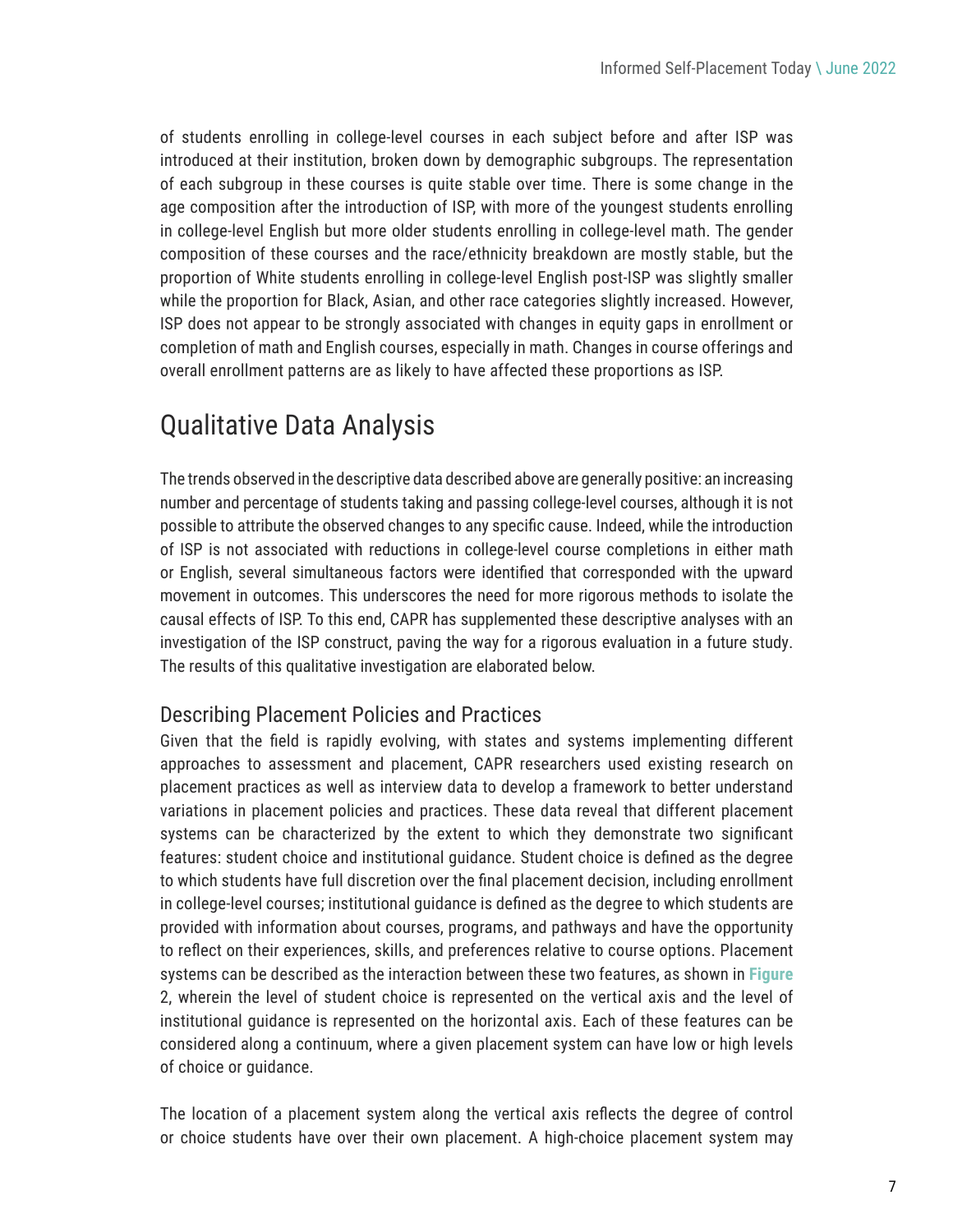

**FIGURE 2. Guidance-Choice Continuum**

Institutional Guidance

exist in systems or colleges that have eliminated placement tests or made developmental education optional, such as Florida. Some institutions temporarily had high choice early in the pandemic, as this was an alternative when administrators had not figured out how to place students remotely. In a low-choice placement system, the power to make a placement decision rests with the institution. A placement system's location along the horizontal axis reflects the amount of information

the institution provides students about course placement options and the degree to which they facilitate students' reflection on the placement appropriate for them. In a high- guidance placement system, information may be provided online, in a group orientation session, or in an advising session. Such sessions are meant to monitor the process wherein students reflect on their skills and life circumstances and consider which course is most appropriate for their academic goals. In a low-guidance placement system, students are provided with minimal information about their course options and few opportunities to reflect on their skills and life circumstances.

Figure 2 underscores that placement systems can be implemented in a variety of ways represented by different permutations of choice and guidance. Choice and guidance, for example, are not necessarily implemented in tandem or at comparable levels. Moreover, institutional guidance can exist independent of student choice and vice versa.

### Choice and Guidance in Practice

This section describes various placement systems to illustrate differences in the degree of choice students have and the guidance they receive about their course options.

### **Traditional placement**

In traditional placement systems, students have little to no choice over their placement decision and may receive minimal guidance about their course options. Students are required to take standardized tests and, if a multiple measures system is used, may be asked to submit measures of academic performance as well. Students may have the option to appeal their placement decision, or they may be allowed take a lower-level math or English course than their placement decision recommends, but in general students are not allowed to enroll in a higher-level course than their placement decision dictates. Students' opportunities to learn about and discuss their level of comfort with the courses into which they are placed varies Franklinnal Informed placement systems. The interved increases that the institutional Couldance<br>
Institutional Guidance<br>
Institutional Guidance<br>
Institutional Guidance<br>
Institutional Guidance<br>
Institutional Guidance<br>
Insti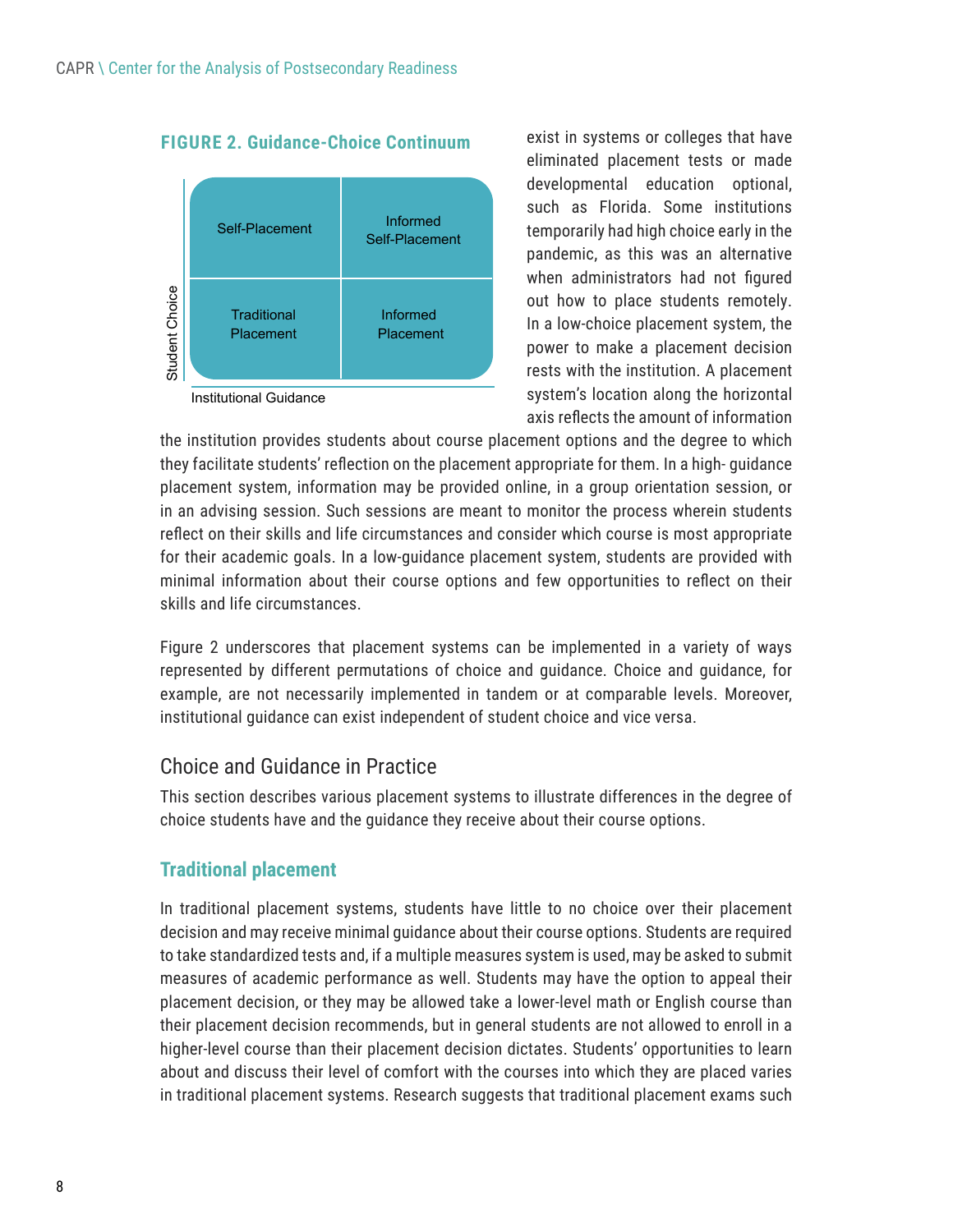<span id="page-8-0"></span>as Accuplacer underestimate students' ability and restrict access to college-level courses for students who could have been successful[.13](#page-13-0) The use of multiple measures to assess and place students can increase overall access to college-level coursework, but research suggests that existing equity gaps may persist.<sup>[14](#page-13-0)</sup>

#### **Informed placement**

In informed placement systems, students receive extensive guidance about their course options but have little to no choice over their placement decision. Westchester Community College (WCC) in New York is an example of an institution using this type of system. In the beginning of the pandemic, WCC sought a way to place students remotely. Administrators considered using a remote Accuplacer test or requesting high school transcripts but decided instead to administer a survey for math and English to generate a placement decision. This survey is administered via the Qualtrics online survey platform, and it takes approximately 30 minutes to complete. The survey asks students to provide their standardized test scores, history of courses taken, and academic performance history and to discuss their study habits. The survey provides information to students about the courses into which they can be placed but does not allow them to choose their own placement. A student who does not receive a placement waiver for either subject must take the directed self-placement survey and comply with the results. Students are required to speak with an advisor about their placement decisions, but the conversation is to clarify the placement decision, not necessarily to change it. Additionally, a small proportion of students do not have access to informed placement; only the students with a high school diploma or equivalency degree are eligible. Though informed placement systems provide students with more information about their course options than traditional placement systems, they still limit students' choice.

### **Self-placement**

In self-placement systems, students have full control over their placement decisions but receive little guidance about their course options. One study describes a system of low guidance and high choice in California. In the study, the authors examine the impact of self-placement, where students are allowed to choose between developmental or collegelevel courses[.15](#page-13-0) In this particular system, students were allowed to choose their initial math course after a conversation with an advisor, but it was not clear to the researchers that all students actually met with an advisor. Providing students with a choice without guidance had inequitable effects for students. The authors found that among White, Asian, and male students, self-placement resulted in fewer withdrawals and more students passing their initial math course. The authors found no benefits for female, Black, and Hispanic students and suggest that these students were more likely to choose or be counseled into a lower-level course. While self-placement systems removed barriers to college-level courses, the authors hypothesize that under such systems students may be at risk of conforming to stereotypes and biases that perpetuate longstanding inequities in placement by gender and race.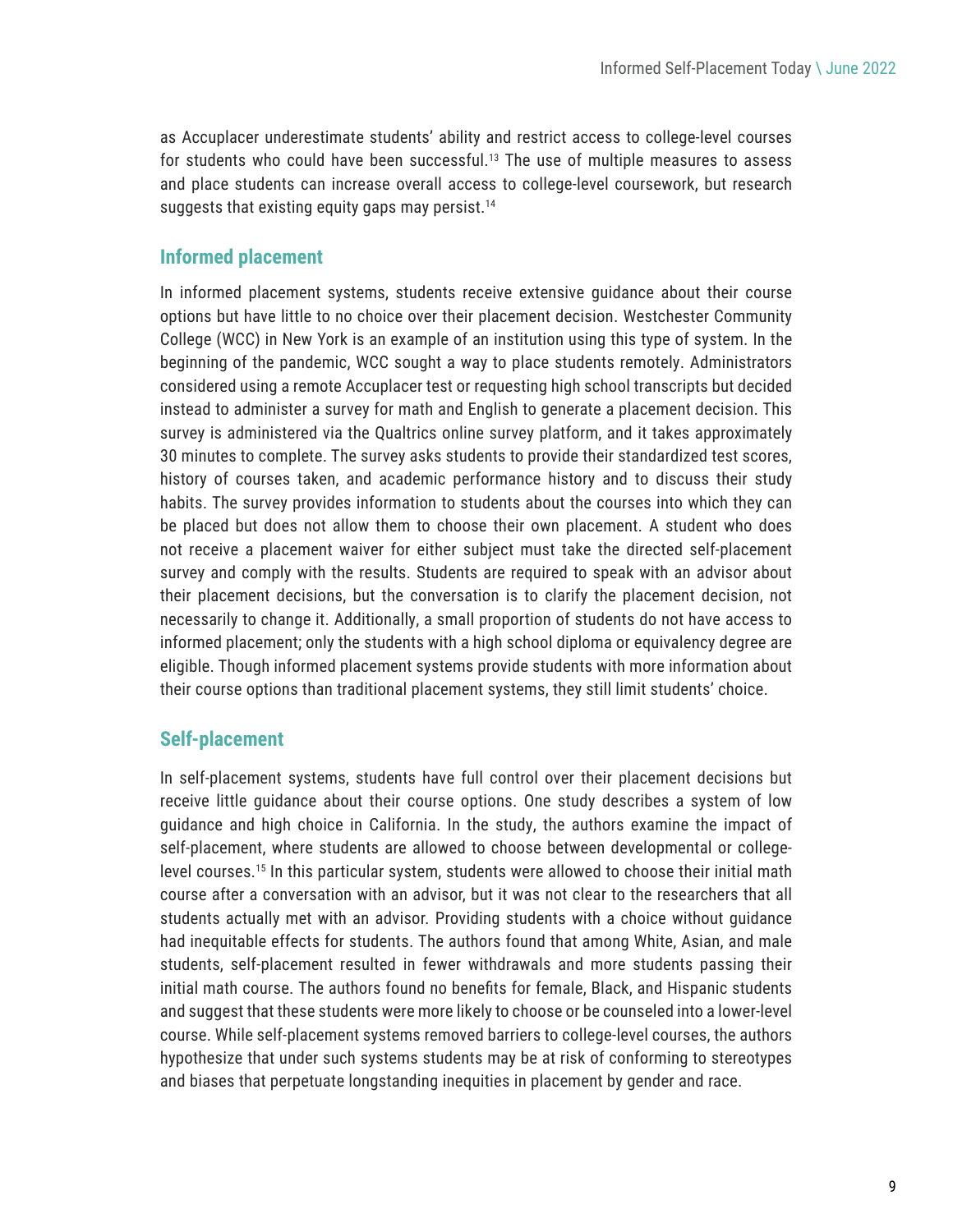#### <span id="page-9-0"></span>**Informed self-placement**

In informed self-placement systems, students are provided information and asked to reflect on their course options and they have full control in choosing their courses. Western Nevada College (WNC) and St. Petersburg College (SPC) are two examples of colleges that provide informed self-placement. These colleges offer a high degree of guidance because they intentionally provide students with assistance in making their placement decisions. They are both high-choice colleges as a result of state-level legislation. In Florida, as a result of SB-1720, placement exams and developmental education are optional.<sup>[16](#page-13-0)</sup> In Nevada, as a result of the NSHE Corequisite and College-Ready Gateway Policy, prerequisite remediation has been eliminated as of fall 2021[.17](#page-13-0)

At WNC, entering students take a survey where they are asked questions about their reading and writing skills and interest levels with regard to English and math classes. In math, students are asked a set of diagnostic questions, but the emphasis is on helping students gauge their level of skill and comfort with the content. The survey explicitly tells students that their grade on the diagnostic quiz is less important than their feelings about their aptitude to master the work. After each question, their course options are described to them, and students are informed that the corequisite course will provide them with any additional support needed to master this content. At the end of the survey, students are asked to enter the course that they feel is appropriate.

At SPC, there is an emphasis on training advisors to appropriately guide students to the correct course. Advisors are trained to ask about math anxiety and read body language so that they can help guide students. Taking a case management approach, the advisor is expected to build a relationship with a student and be a source of support and information. Advisors and students will go over the student's high school transcript and have a conversation about the courses available to the student. Unless they meet with an advisor, students are not permitted to pick and register for courses. This intentional emphasis on advising before students choose their courses is an example of high guidance and high choice.

The high level of guidance and choice provided to students in an ISP system has the potential to improve equity. High guidance can lead to more equitable outcomes because students are supported to make an honest assessment of their skills, learn more about course content, and determine the level of support they need to be successful. In a high-guidance placement system, students have the opportunity to develop relationships with advisers, discuss their academic background, and make an informed decision that best suits their needs. This has important equity implications because research shows that Black and Hispanic students are more likely to have had negative academic experiences that have a detrimental effect on their beliefs about their capabilities, independent of their actual skill level[.18](#page-13-0) ISP offers an opportunity for advisors to encourage and motivate students to identify and believe in their abilities. Despite these potential benefits, high guidance can also lead to inequitable outcomes if the guidance students receive is biased. When students have conversations with advisors to help them make a placement decision, any biases or misinformation held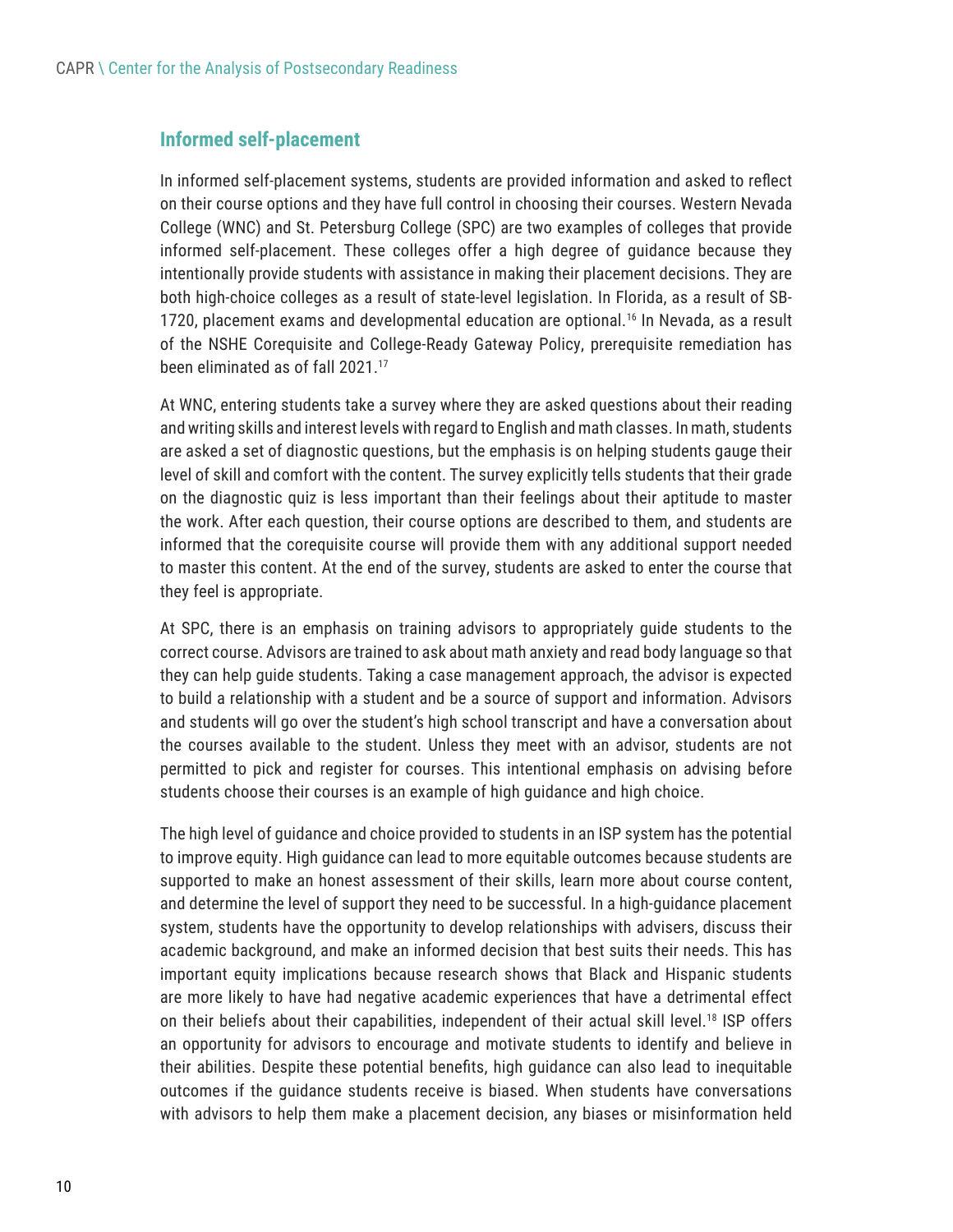by an advisor will influence students' decision-making. Placement systems that provide high guidance are best poised to create equitable outcomes when advisors have been trained to identify the biases they hold and to prevent those biases from overshadowing the guidance they provide to students.

Similarly, high choice when combined with good guidance may also lead to more equitable outcomes by removing the barriers to college-level courses that traditional and multiple measures placement systems pose. In high-choice systems, students are able to control their own academic trajectory and progress at a pace of their choosing. High-choice systems can exacerbate inequalities, however, if some students are not allowed to make their own placement decisions. For example, if students are required to provide recent high school math grades or SAT scores before being eligible to determine their placement level in an ISP system, English learners, international students, and adult learners are likely to be excluded from the potential benefits of ISP. In addition, if the courses into which students can place themselves are restricted, inequitable outcomes may persist. Placement systems that provide high choice can be implemented most equitably if all students can engage in the decision-making process.

## Thinking Beyond Guidance and Choice with ISP Implementation

There are factors beyond choice and guidance that characterize the implementation of an ISP model in practice, such as implicit biases among stakeholders providing guidance to students; eligibility criteria for ISP; collaboration and buy-in among institutional stakeholders; high costs in both money and time needed to sustain ISP implementation; and statewide policy mandates focused on assessment and placement. While these factors are beyond the scope of this study, they may have important implications for student outcomes and warrant examination. Interviews with various stakeholders revealed several important considerations for implementation:

*Biases in the placement process*. Interviewees from several states questioned whether students actually have increased agency in an ISP model and suggested several ways in which their choices may be constrained by biased policies and faculty and staff practices. These state leaders spoke about how advisors' biases and the power dynamic between advisors and students can result in students making choices that reflect their advisors' beliefs about their ability rather than their own. Interviewees also had clear and consistent equity concerns about the use of ISP and how it would ultimately serve different groups of students. These concerns related to innate sociocultural biases that stakeholders mentioned exist among advisors and faculty and the potential for these to influence student decision-making and beliefs, as well as the potential for disadvantaged students to self-place themselves into lower-level courses due to lack of belief in their ability as well as other socioemotional factors, like math anxiety.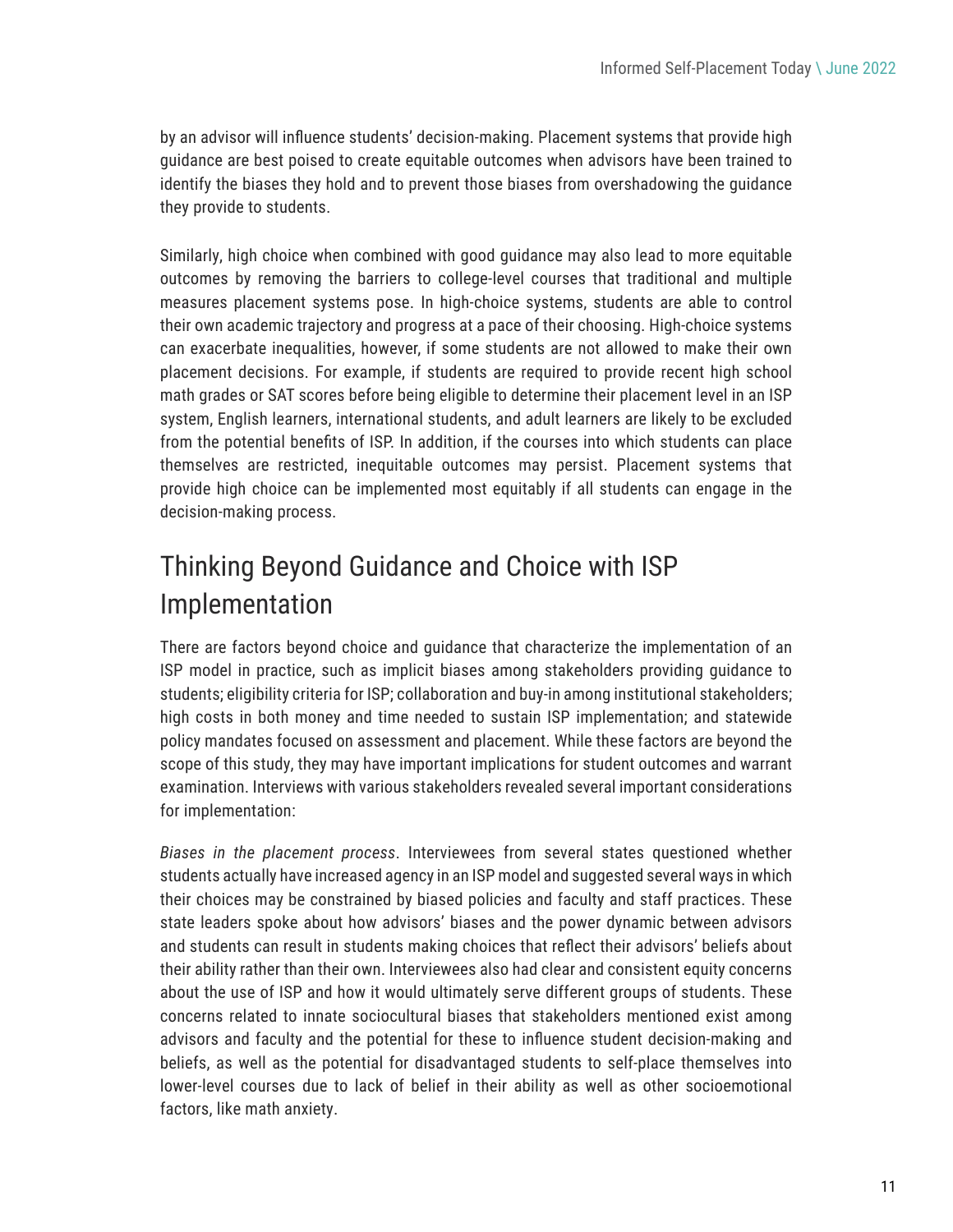*Planning and collaboration/buy-in.* Stakeholders also spoke about a number of factors that facilitated the implementation of ISP. One such facilitating factor was the COVID-19 pandemic, which forced most colleges to turn to alternative placement systems, including ISP. Additionally, collaboration and buy-in among college stakeholders were key facilitators to ISP implementation, particularly because of the critical role that advisors play in the ISP placement process. In institutions where advisors were included in the planning and implementation processes, advisors were highly informed about specific course pathways and placement procedures. The provision of professional development training for advisors as well as other college faculty and staff played an important role in improving buy-in and engagement among college stakeholders. Also, colleges that had developed clearly designed course pathways, including math pathways, seemed to be in a better position to implement informed self-placement practices since students' programs of study and goals were already aligned with these pathways. Lastly, state-mandated legislation accelerated and aided in the scaling of ISP in states such as Florida and California, and stakeholders reported that statewide policy mandates allowed for more widespread changes to placement strategies, particularly when the advising components were also included in the statewide guidance. Given that state governance structures and legislation can often dictate the degree of student choice permissible in the ISP process, design and implementation efforts should include participation at both the institutional and system levels. Involving a variety of perspectives in the planning process can aid with collaboration and the distribution of knowledge about best practices for ISP.

*Challenges with costs and institutional autonomy.* Stakeholders also spoke about barriers to ISP implementation and foreseeable implementation consequences. High costs in both money and time needed to sustain ISP practices, such as intensive advising and the collection of student placement measures, were mentioned as obstacles to implementation, especially for colleges with larger student populations. Smaller colleges had more opportunities for holding comprehensive one-on-one advising sessions with students, while staffing capacities made this less feasible at larger institutions. Whereas costs associated with alternative placement systems are known to fall over time, those associated with ISP may not (at least not at the same rate). In addition to start-up costs, colleges should expect ongoing costs associated with maintaining and updating ISP tools and communication materials and increased staff time for faculty and advisors who engage with students during the ISP process. In addition, just as buy-in across the institution facilitated implementation, the lack of buy-in and the perception among faculty of ISP as an invalid and inaccurate placement system also limited the success of implementation. Finally, in some states, barriers to ISP implementation included resistance and hesitancy to top-down approaches to placement systems, including the minimization of institutional autonomy.

## Conclusion

The data collected for this exploratory study suggest that ISP has the potential to improve students' access to college-level coursework. Although more research is needed to understand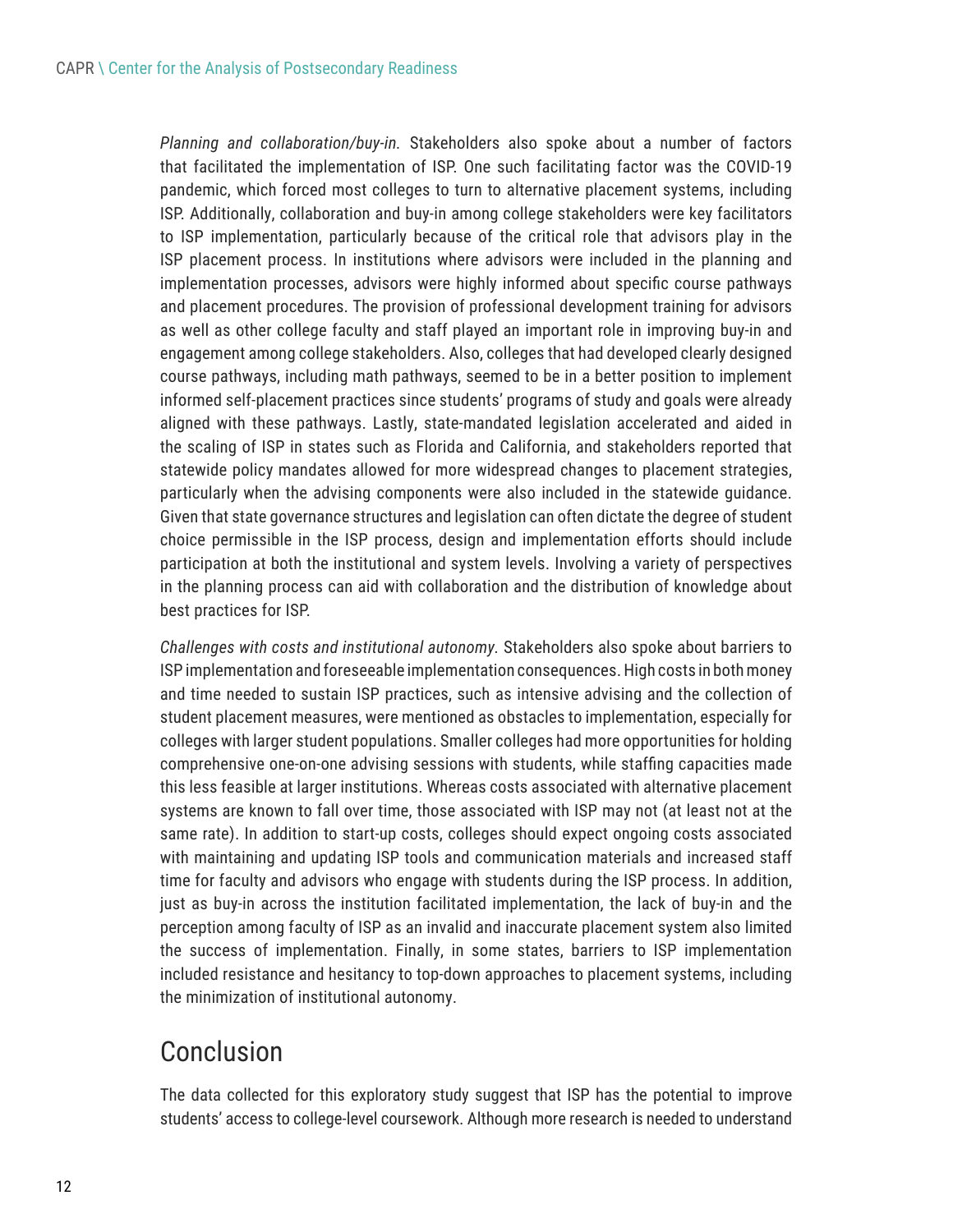<span id="page-12-0"></span>the causal impacts of ISP on student outcomes, descriptive data from three NSHE institutions that have implemented ISP in recent years show that:

The introduction of ISP has not been associated with reductions in college-course completions in either math or English. On average, enrollments and completions of college-level courses in both subjects are higher since ISP than before.

There is little indication that equity gaps in college-level course completions have become smaller since ISP's introduction. On average, about the same proportion of students from each demographic category are completing college-level courses after ISP as before.[19](#page-13-0)

Stakeholder interviews revealed important considerations for states and institutions interested in implementing ISP, as follows:

**Equity.** In order to reduce disparities, students, particularly those from traditionally marginalized groups, must be afforded the confidence, resources, and support necessary to select into college-level courses. When ISP models are not intentionally designed for equity, implicit biases in the guidance provided to students may perpetuate or even exacerbate inequities observed under traditional placement methods. Efforts should be made to ensure that the information shared with students and the language used to convey it does not implicitly or explicitly value certain courses or types of students over others. To this end, institutions might consider providing advisors and instructors with antibias training designed to uncover their own biases and to empower them to help students exercise their own choices and avoid bias impacts.

**Access.** Ensuring equitable access to ISP, particularly for historically marginalized student groups, should be a primary focus of consideration for colleges seeking to implement ISP. More specifically, institutions should examine their required placement measures to ensure that all student groups would be eligible for ISP.

**Pathway/course clarity and communication.** For ISP to be successful, students need to select into courses that they are likely to succeed in and that are appropriately matched to their academic and career aspirations. To do this, students must be given adequate information about course options, curriculum alternatives, and available supports. College faculty and staff must reach agreement on curriculum, course, and program goals and requirements and produce materials that accurately and effectively convey this information to students. Failing or struggling to complete this step can impede implementation.

Though informed self-placement offers a potential solution to unnecessary developmental education, the field lacks rigorous evidence on the effectiveness of these practices and how they interact with other popular student success reforms. More information is also needed about implementing informed self-placement, specifically how to provide unbiased advising,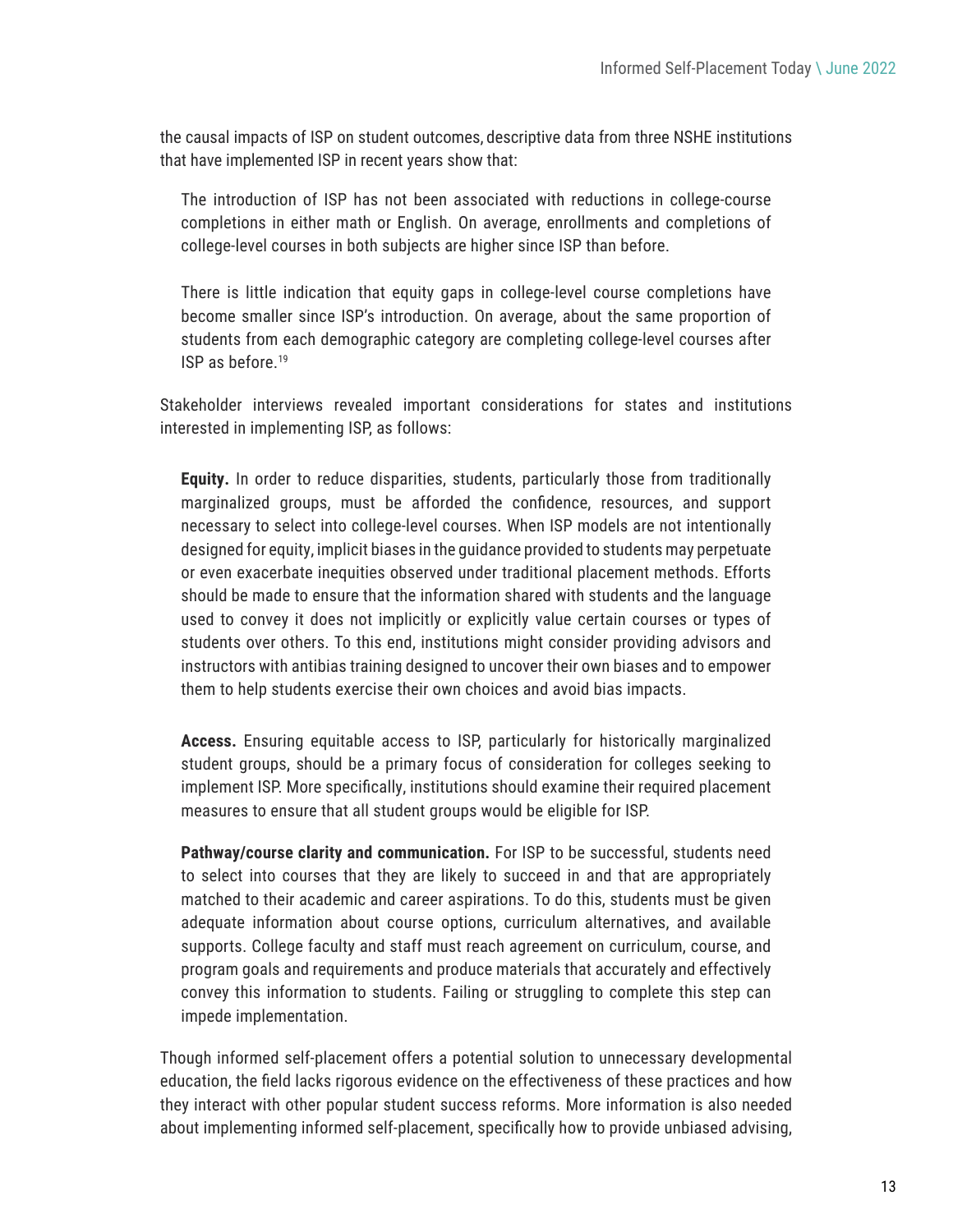<span id="page-13-0"></span>how to prevent students in particular groups from underestimating their abilities, and how to provide additional support to students who may struggle in the corequisite context. This brief provides an opportunity for systems and institutions to evaluate their placement system relative to the degree of choice and guidance provided and to consider changes that will boost student progression and success.

## **Notes**

- [1](#page-0-0) Bailey et al. (2010).
- [2](#page-0-0) Rutschow, Cormier, Dukes, and Cruz Zamora (2019).
- [3](#page-1-0) Center for the Analysis of Postsecondary Readiness (n.d.).
- [4](#page-1-0) Cullinan (2020).
- [5](#page-1-0) Morton (2022).

[6](#page-2-0) Purposive sampling techniques are used to identify and select participants that exhibit a certain set of predefined criteria or characteristics of interest. The resulting sample is not necessarily representative of the larger population.

[7](#page-3-0) This meant that prior to fall 2021, students could choose between college-level courses and corequisites as well as pre-requisites in some cases.

[8](#page-3-0) The other institutions had only recently considered ISP: the College of Southern Nevada has a Title V placement system in development; the University of Nevada Las Vegas did not have ISP implementation at the time of this research; and the University of Nevada, Reno began ISP for English in 2021 and provided CAPR with aggregated demographic data.

[9](#page-5-0) Chen (2016).

[10](#page-5-0) In the data provided, 62 percent of enrolled students from WNC were missing demographic information. Overall, across all sites, 16 percent of enrolled students were missing demographic information.

[11](#page-5-0) National Center for Education Statistics (2021).

[12](#page-5-0) The University of Nevada, Reno, provided aggregate demographic data, which was proportionally similar to that of Great Basin and WNC.

- [13](#page-8-0) Scott-Clayton (2012).
- [14](#page-8-0) Barnett, Kopko, Cullinan, and Belfield (2020).

[15](#page-8-0) Kosiewicz and Ngo (2019). The college arrived at this natural experiment due to a glitch in computer systems, but the glitch provided an opportunity to understand the impact of letting students determine their own placement. Self-placement may also exist in states, like Florida, where developmental education has been made optional.

- [16](#page-9-0) Florida Senate (2013).
- [17](#page-9-0) Nevada System of Higher Education (n.d.).
- [18](#page-9-0) Brathwaite, Fay, and Moussa (2020).

[19](#page-12-0) These findings are descriptive, not causal. Because NSHE's introduction of corequisites roughly corresponds with ISP's introduction at these colleges, as do other economic and pandemic-related forces that might change student behavior, any changes to course enrollments and completions in recent years, or the lack thereof, cannot be attributed solely to ISP.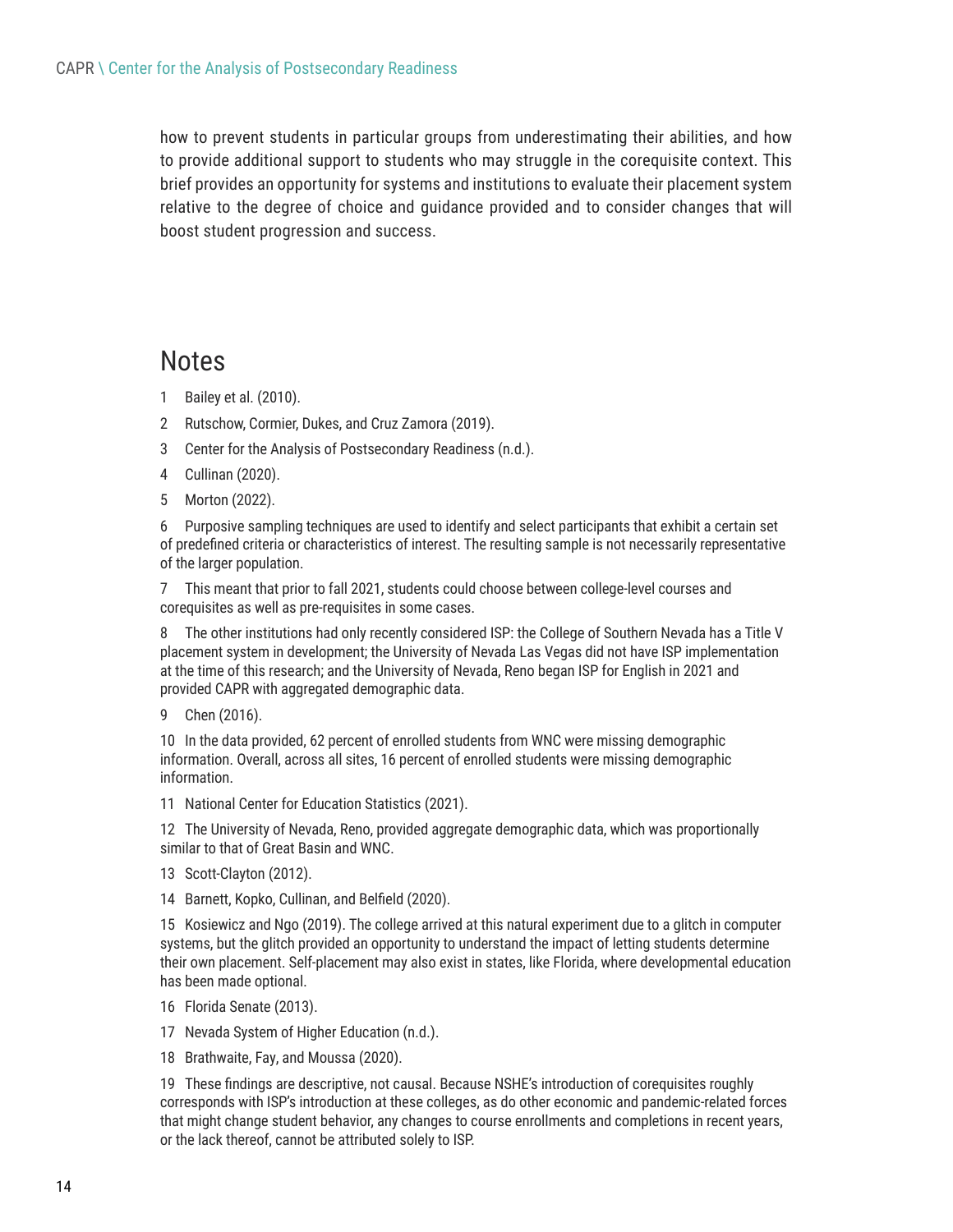# **Appendix**

## **Descriptive Data Analysis Figures and Tables**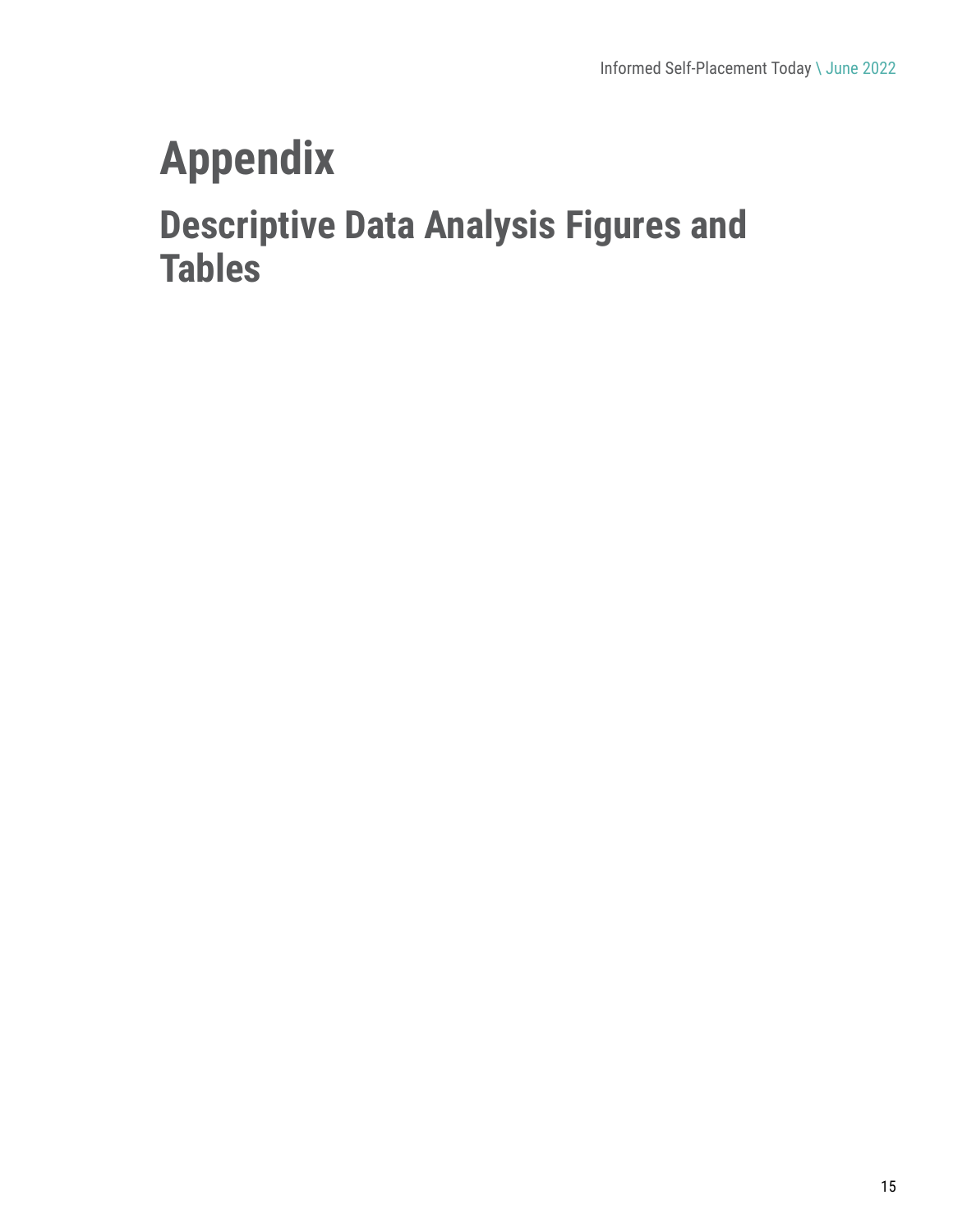APPENDIX FIGURE A.1. Math Enrollment Trends Over Time (by College) Fall 2016 to Summer 2021 **APPENDIX FIGURE A.1. Math Enrollment Trends Over Time (by College) Fall 2016 to Summer 2021**s Over Time (by College) Fall 2016 to Summer 202



*Only WNC implemented ISP for math in the time period covered by these data.*

*WNC implemented corequisite enrollment prior to the time period covered by these data.*

#### CAPR \ Center for the Analysis of Postsecondary Readiness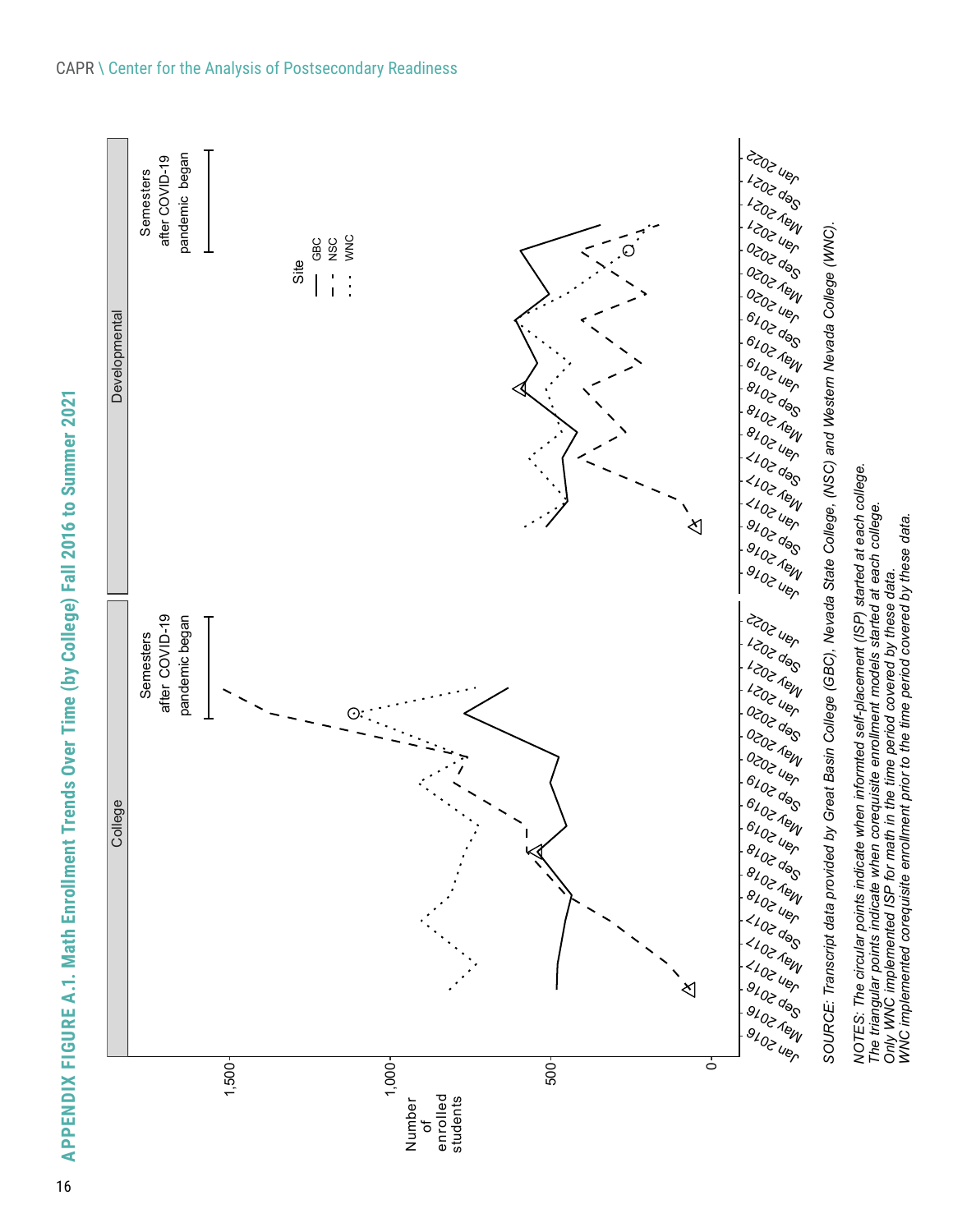

APPENDIX FIGURE A.2. English Enrollment Trends Over Time (by College) Fall 2016 to Summer 2021 **APPENDIX FIGURE A.2. English Enrollment Trends Over Time (by College) Fall 2016 to Summer 2021 English Enrollment Trends Over Time (by College)**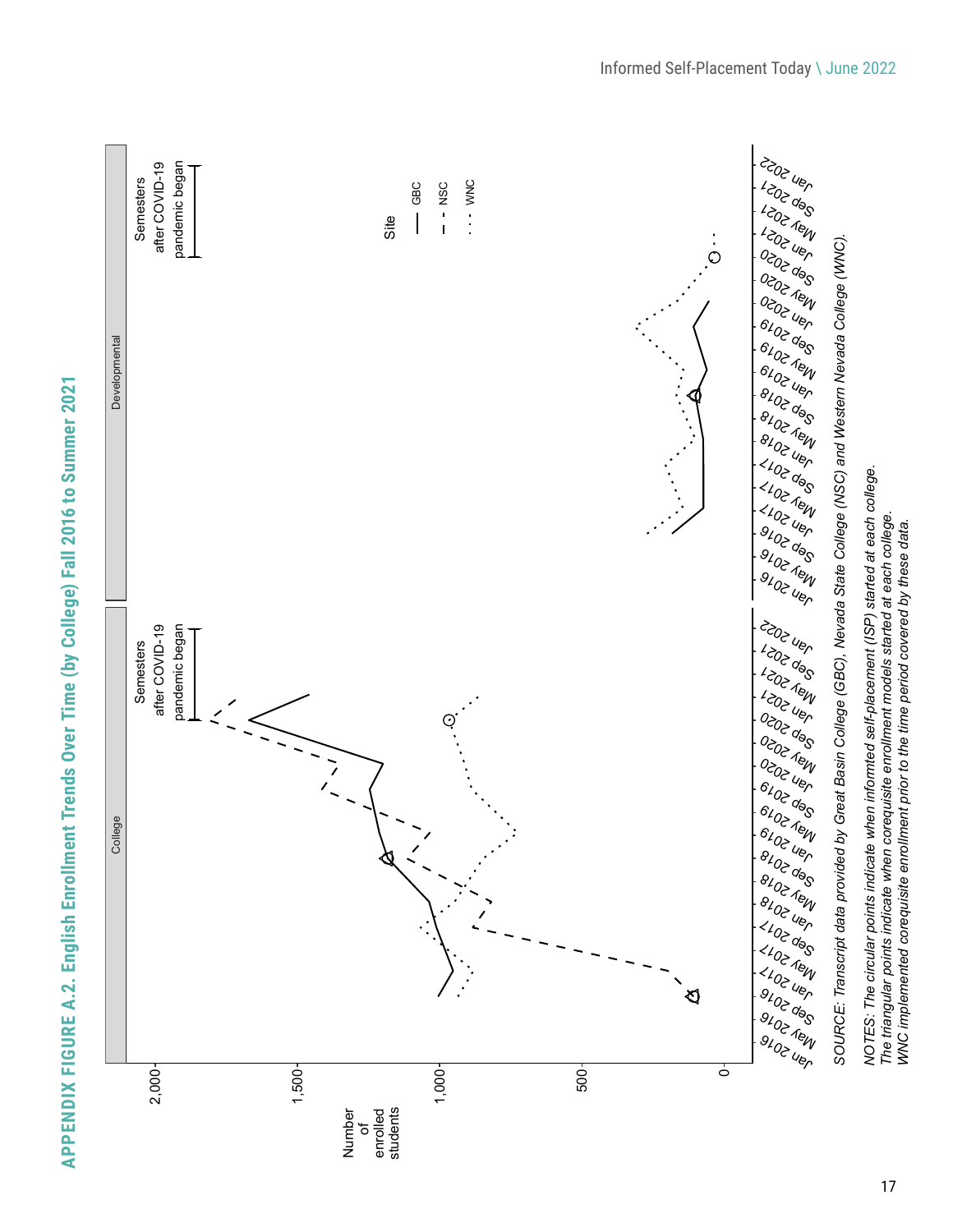#### **APPENDIX TABLE A.1. Course Enrollment and Completion, by Timing of Informed Self-Placement, Fall 2016 to Summer 2021**

| <b>Outcome (%)</b>         | <b>Took English</b><br><b>Before ISP</b> | <b>Took English</b><br><b>After ISP</b> | <b>Took Math</b><br><b>Before ISP</b> | <b>Took Math</b><br><b>After ISP</b> |
|----------------------------|------------------------------------------|-----------------------------------------|---------------------------------------|--------------------------------------|
| Ever enrolled in course    |                                          |                                         |                                       |                                      |
| Developmental              | 22.1                                     | 10.7                                    | 54.0                                  | 45.3                                 |
| Coreguisite                | 10.9                                     | 27.7                                    | 4.3                                   | 11.9                                 |
| Gatekeeper or higher       | 90.1                                     | 96.9                                    | 74.1                                  | 88.9                                 |
| Ever passed course         |                                          |                                         |                                       |                                      |
| Developmental              | 15.3                                     | 8.1                                     | 38.7                                  | 37.7                                 |
| Coreguisite                | 7.6                                      | 18.5                                    | 3.5                                   | 8.3                                  |
| Gatekeeper or higher       | 71.2                                     | 75.1                                    | 57.7                                  | 69.0                                 |
| Ever passed other subjects |                                          |                                         |                                       |                                      |
| College-level              | 79.1                                     | 78.0                                    | 79.4                                  | 81.0                                 |
| Sample (total = 16,086)    | 7,783                                    | 6,250                                   | 5,547                                 | 1,603                                |

*SOURCE: Transcript data provided by Great Basin College (GBC), Nevada State College (NSC) and Western Nevada College (WNC).*

*NOTES: Rounding may cause slight discrepancies in sums and differences.*

*The categories of "before" and "after" are not mutually exclusive within a given subject. For example, students could have taken an English course before informed self-placement (ISP) started at their college and again afterwards.* 

*ISP started in fall 2018 for English and fall 2021 for math at GBC, and it started in fall 2020 for both subjects at WNC. NSC started ISP for English in spring 2016. To ensure that calculations reflected data from before and after ISP implementation, only WNC data were used for math calculations and NSC data were excluded from English calculations.*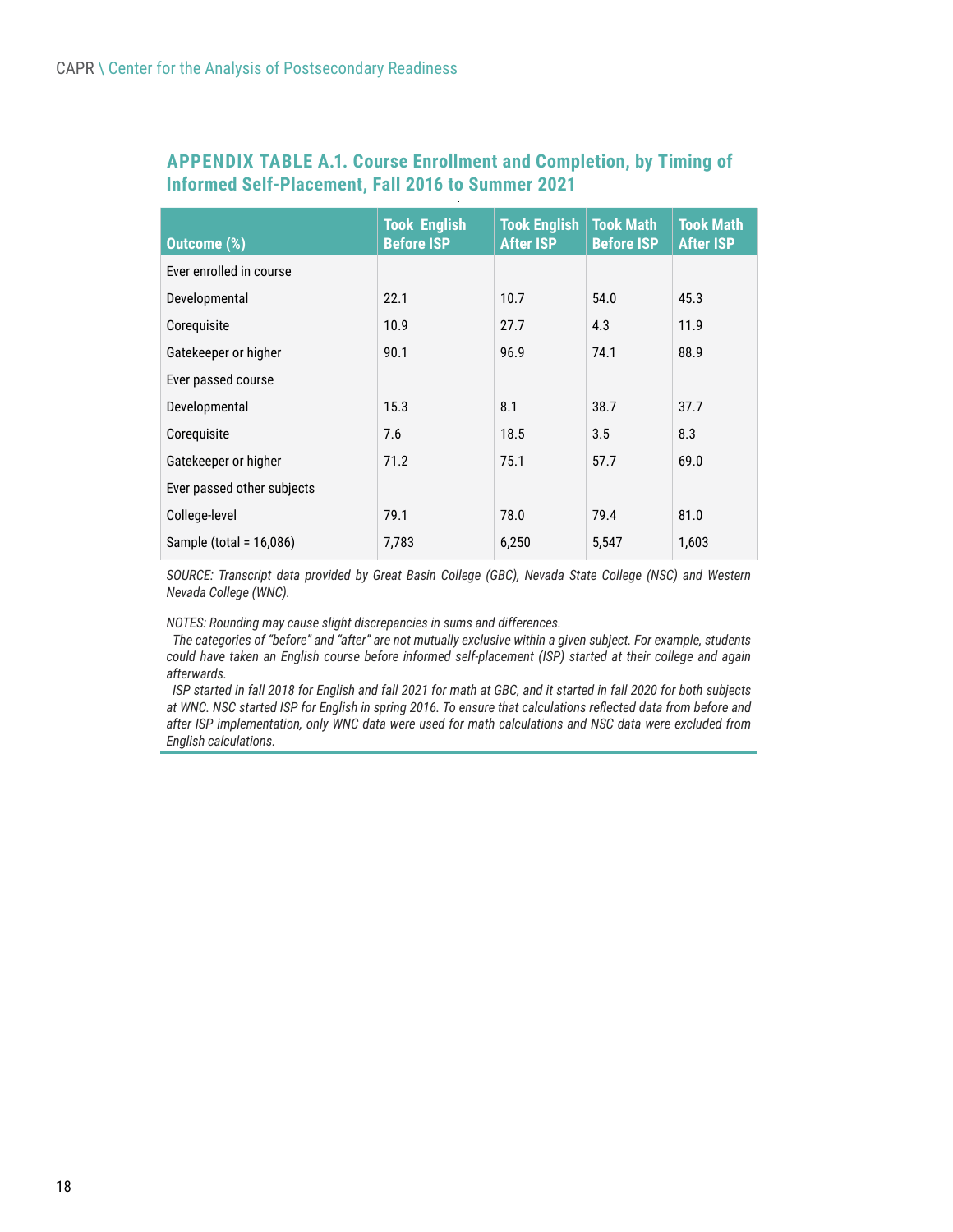| <b>Outcome (%)</b>      | <b>Great Basin</b><br><b>College</b> | <b>Nevada State</b><br><b>College</b> | <b>Western Nevada</b><br><b>College</b> |
|-------------------------|--------------------------------------|---------------------------------------|-----------------------------------------|
| Age                     |                                      |                                       |                                         |
| 20 or younger           | 53.2                                 | 51.6                                  | 42.2                                    |
| $21 - 30$               | 20.8                                 | 27.8                                  | 28.1                                    |
| 31 and older            | 25.8                                 | 20.5                                  | 29.7                                    |
| Age missing             | 0.2                                  | 0.0                                   | 0.0                                     |
| Gender                  |                                      |                                       |                                         |
| Woman                   | 62.8                                 | 72.9                                  | 56.0                                    |
| Man                     | 37.0                                 | 27.1                                  | 43.9                                    |
| Gender missing          | 0.2                                  | 0.0                                   | 0.0                                     |
| Race/Ethnicity          |                                      |                                       |                                         |
| Asian                   | 4.0                                  | 11.4                                  | 2.2                                     |
| <b>Black</b>            | 5.4                                  | 8.0                                   | 3.9                                     |
| Hispanic                | 18.7                                 | 36.4                                  | 21.5                                    |
| White                   | 58.5                                 | 25.5                                  | 60.2                                    |
| Othera                  | 8.0                                  | 9.0                                   | 6.7                                     |
| Race/ethnicity missing  | 5.5                                  | 9.7                                   | 5.5                                     |
| Sample (total = 32,873) | 14,905                               | 13,959                                | 4,009                                   |

#### **Appendix Table A.2. Characteristics of All Enrolled Students (by College) Fall 2016 to Summer 2021**

*SOURCE: Demographic data provided by Great Basin College (GBC), Nevada State College (NSC) and Western Nevada College (WNC).*

*NOTES: Rounding may cause slight discrepancies in sums and differences.*

 *These data exclude students who did not provide demographic data to the colleges (this occurred for a large portion of enrolled students at WNC).* 

*Informed self-placement (ISP) started in fall 2018 for English and fall 2021 for math at GBC, and it started in fall 2020 for both subjects at WNC. NSC started ISP for English in spring 2016.*

*a The "other" category includes Native American, Alaska Native, Pacific Islander, and students who identified as two or more races or ethnicities.*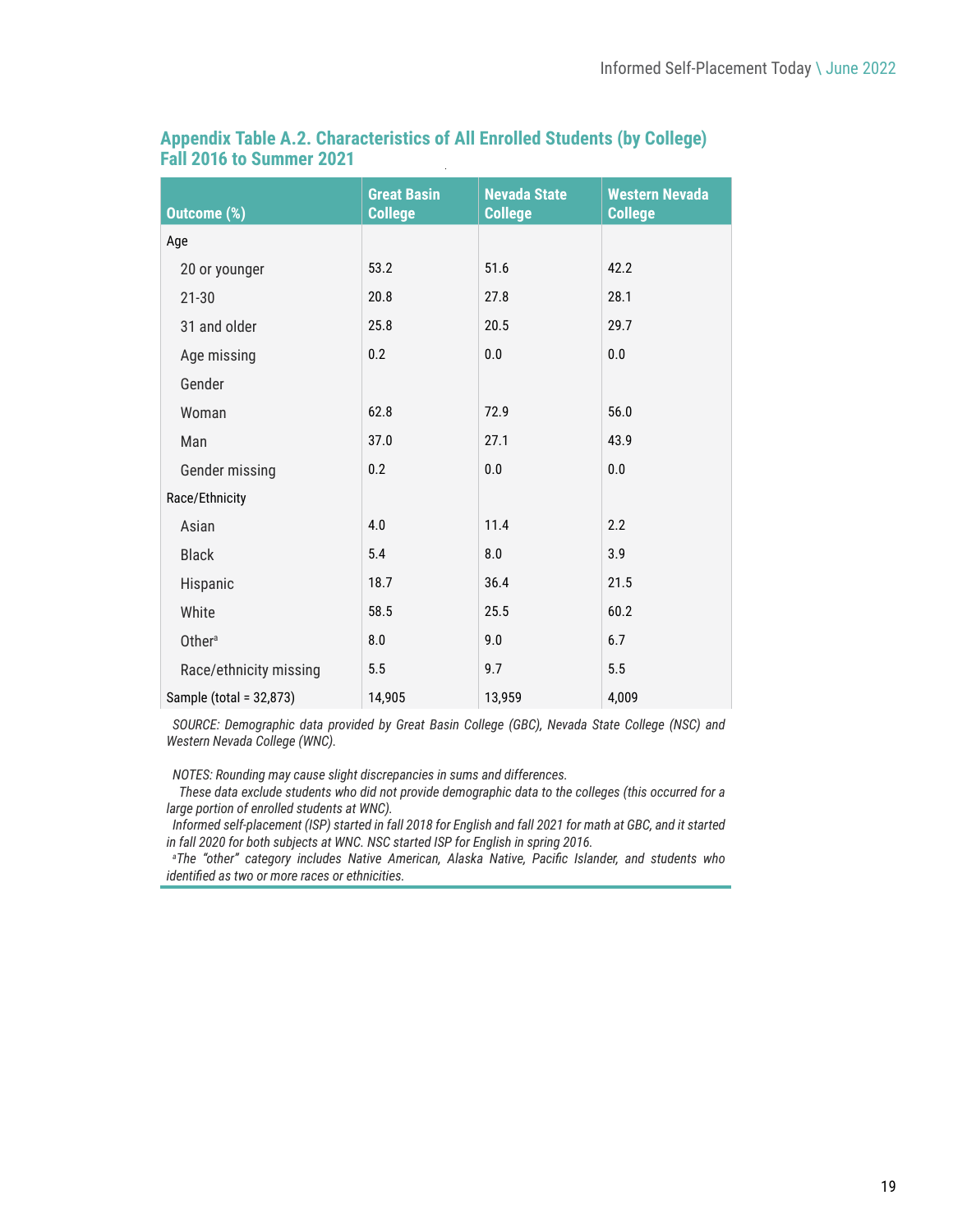| <b>Outcome (%)</b>           | <b>Took English</b><br><b>Before ISP</b> | <b>Took English</b><br><b>After ISP</b> | <b>Took Math</b><br><b>Before ISP</b> | <b>Took Math</b><br><b>After ISP</b> |
|------------------------------|------------------------------------------|-----------------------------------------|---------------------------------------|--------------------------------------|
| Age                          |                                          |                                         |                                       |                                      |
| 20 or younger                | 65.0                                     | 70.8                                    | 64.0                                  | 56.7                                 |
| $21 - 30$                    | 19.3                                     | 14.8                                    | 19.3                                  | 23.3                                 |
| 31 and older                 | 15.7                                     | 14.4                                    | 16.6                                  | 19.9                                 |
| Age missing                  | 0.0                                      | 0.0                                     | $0.0\,$                               | 0.0                                  |
| Gender                       |                                          |                                         |                                       |                                      |
| Woman                        | 60.4                                     | 61.8                                    | 60.1                                  | 60.5                                 |
| Man                          | 39.5                                     | 38.1                                    | 39.8                                  | 39.5                                 |
| Gender missing               | 0.1                                      | 0.1                                     | 0.1                                   | 0.0                                  |
| Race/Ethnicity               |                                          |                                         |                                       |                                      |
| Asian                        | 2.0                                      | 2.5                                     | 2.0                                   | 3.7                                  |
| <b>Black</b>                 | 2.4                                      | 5.7                                     | 3.6                                   | 2.4                                  |
| Hispanic                     | 23.1                                     | 23.0                                    | 23.6                                  | 24.9                                 |
| White                        | 60.6                                     | 55.7                                    | 58.2                                  | 58.1                                 |
| Other <sup>a</sup>           | 7.4                                      | 8.6                                     | 8.2                                   | 6.1                                  |
| Race/ethnicity missing       | 4.5                                      | 4.5                                     | 4.4                                   | 4.8                                  |
| Sample size (total = 10,278) | 4,240                                    | 5,392                                   | 6,813                                 | 707                                  |

#### **Appendix Table A.3. Characteristics of Enrolled Students, by Timing of Informed Self-Placement (ISP) Fall 2016 to Summer 2021**

*SOURCE: Demographic and transcript data provided by Great Basin College (GBC) and Western Nevada College (WNC).*

*NOTES: Rounding may cause slight discrepancies in sums and differences.*

 *These data exclude students who did not provide demographic data to the colleges (which occurred for a large portion of enrolled students at WNC).* 

 *The categories of "before" and "after" are not mutually exclusive within a given subject. For example, a student could have taken an English course before informed self-placement started at their college and again afterward.* 

*Informed self-placement (ISP) started in fall 2018 for English and fall 2021 for math at GBC, and it started in fall 2020 for both subjects at WNC. NSC started ISP for English in spring 2016. To ensure that calculations reflected data from before and after ISP implementation, only WNC data were used for math calculations and NSC data were excluded from English calculations.*

*a The "other" category includes Native American, Alaska Native, Pacific Islander, and students who identified as two or more races or ethnicities.*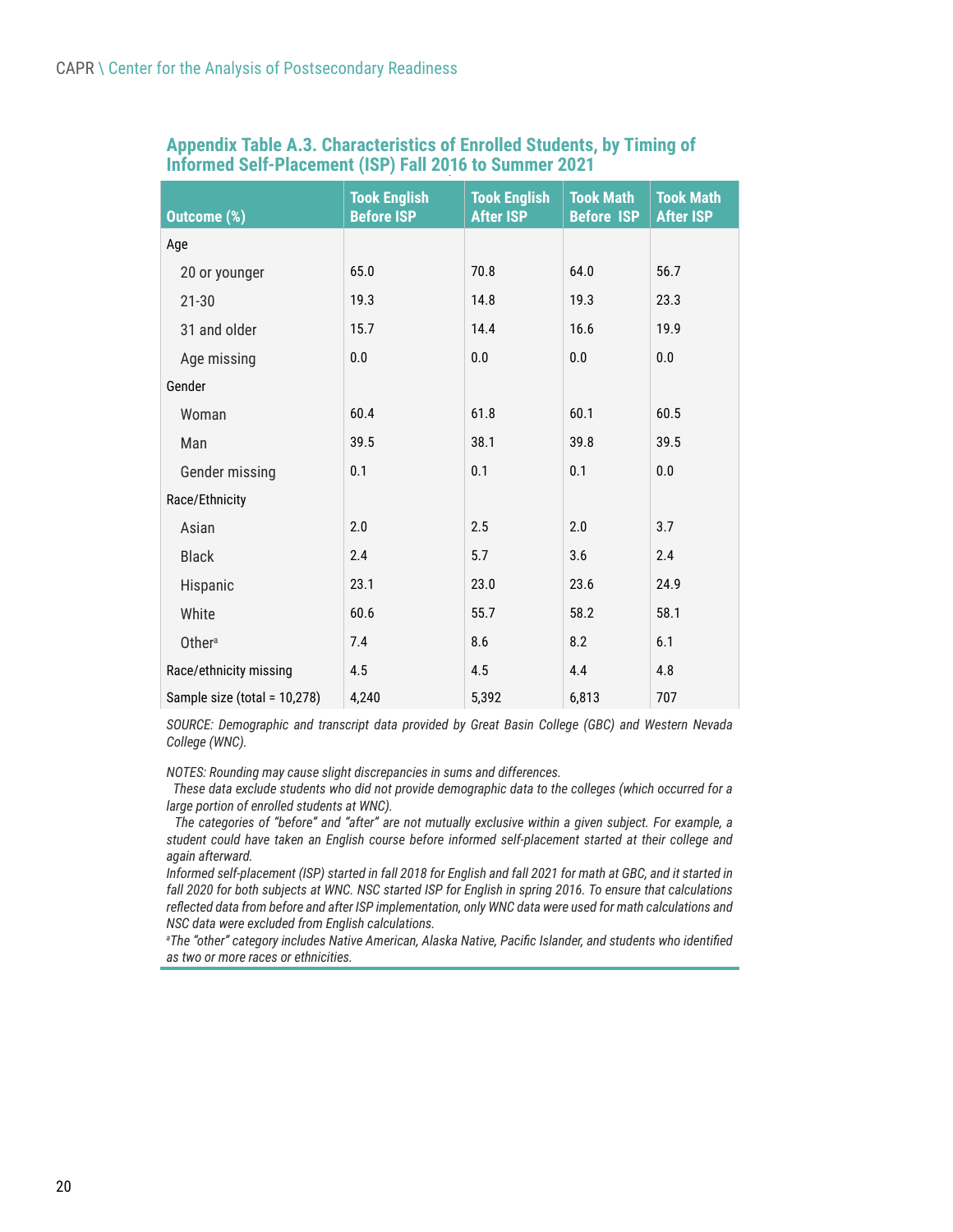## References

Bailey, T., D. W. Jeong, and S. W. Cho. 2010. "Referral, enrollment, and completion in developmental education sequences in community colleges." *Economics of Education Review* 29, 2: 255-270.

Barnett, E. A., E. Kopko, D. Cullinan, and C. R. Belfield. 2020. Who Should Take College-Level Courses? Impact Findings from an Evaluation of a Multiple Measures Assessment Strategy. New York: Center for the Analysis of Postsecondary Readiness. Website: [https://ccrc.tc.columbia.edu/media/k2/](https://ccrc.tc.columbia.edu/media/k2/attachments/multiple-measures-assessment-impact-findings.pdf) [attachments/multiple-measures-assessment-impact-findings.pdf.](https://ccrc.tc.columbia.edu/media/k2/attachments/multiple-measures-assessment-impact-findings.pdf)

Brathwaite, J. R., M. P. Fay, and A. Moussa. 2020. "Improving Developmental and College-Level Mathematics: Prominent Reforms and the Need to Address Equity." CCRC Working Paper No. 124. New York: Columbia University, Teachers College, Community College Research Center. DOI: [https://doi.](https://doi.org/10.7916/d8-8msm-3y40) [org/10.7916/d8-8msm-3y40.](https://doi.org/10.7916/d8-8msm-3y40)

Center for the Analysis of Postsecondary Readiness: A Research Center on Developmental Education. n.d. Website: [https://www.postsecondaryreadiness.org/.](https://www.postsecondaryreadiness.org/)

Chen, X. 2016. *Remedial Coursetaking at U.S. Public 2- and 4-Year Institutions: Scope, Experiences, and Outcomes (NCES 2016-405).* U.S. Department of Education. Washington, DC: National Center for Education Statistics.

Cullinan, D. 2020. *Rethinking College Course Placement During the Pandemic: Three Insights from Research.* New York: MDRC.

Florida Senate. 2013. CS/CS/SB 1720: Education. Website[: https://www.flsenate.gov/Session/](file:///P:/PROJECTS%20-%20Active/CAPR-Center%20for%20Postsecondary%20Readiness/CAPR%20ISP%20Exploratory%20Study%202022/5.%20Embedded%20files%20or%20designer%20layout/%20https:/www.flsenate.gov/Session/Bill/2013/1720/BillText/er/PDF) [Bill/2013/1720/BillText/er/PDF](file:///P:/PROJECTS%20-%20Active/CAPR-Center%20for%20Postsecondary%20Readiness/CAPR%20ISP%20Exploratory%20Study%202022/5.%20Embedded%20files%20or%20designer%20layout/%20https:/www.flsenate.gov/Session/Bill/2013/1720/BillText/er/PDF).

Kosiewicz, H., and F. Ngo. 2019. "Giving Community College Students Choice: The Impact of Self-Placement in Math Courses." *American Educational Research Journal* 57, 3: 1358-1391.

Morton, T. 2022. "Reviewing the Research on Informed Self Placement: Practices, Justifications, Outcomes and Limitations." Unpublished paper. New York: Center for the Analysis of Postsecondary Readiness.

National Center for Education Statistics. 2021. Characteristics of Postsecondary Students. Washington, DC: U.S. Dept. of Education, Institute of Education Sciences, National Center for Education Statistics. Website:<https://nces.ed.gov/programs/coe/indicator/csb>.

Nevada System of Higher Education. n.d. "Transforming Developmental Education in Nevada." Accessed March 4, 2022. Website: <https://nshe.nevada.edu/initiatives/corequisite-math-english/>.

Rutschow, E. Z., M. S. Cormier, D. Dukes, and D. E. Cruz Zamora. 2019. The Changing Landscape of Developmental Education Practices: Findings from a National Survey and Interviews with Postsecondary Institutions. New York: Center for the Analysis of Postsecondary Readiness. Website: [https://files.eric.](https://files.eric.ed.gov/fulltext/ED600433.pdf) [ed.gov/fulltext/ED600433.pdf](https://files.eric.ed.gov/fulltext/ED600433.pdf).

Scott-Clayton, J. 2012. "Do High-Stakes Placement Exams Predict College Success?" CCRC Working Paper No. 41. New York: Columbia University, Teachers College, Community College Research Center. Website:<https://ccrc.tc.columbia.edu/media/k2/attachments/high-stakes-predict-success.pdf>.